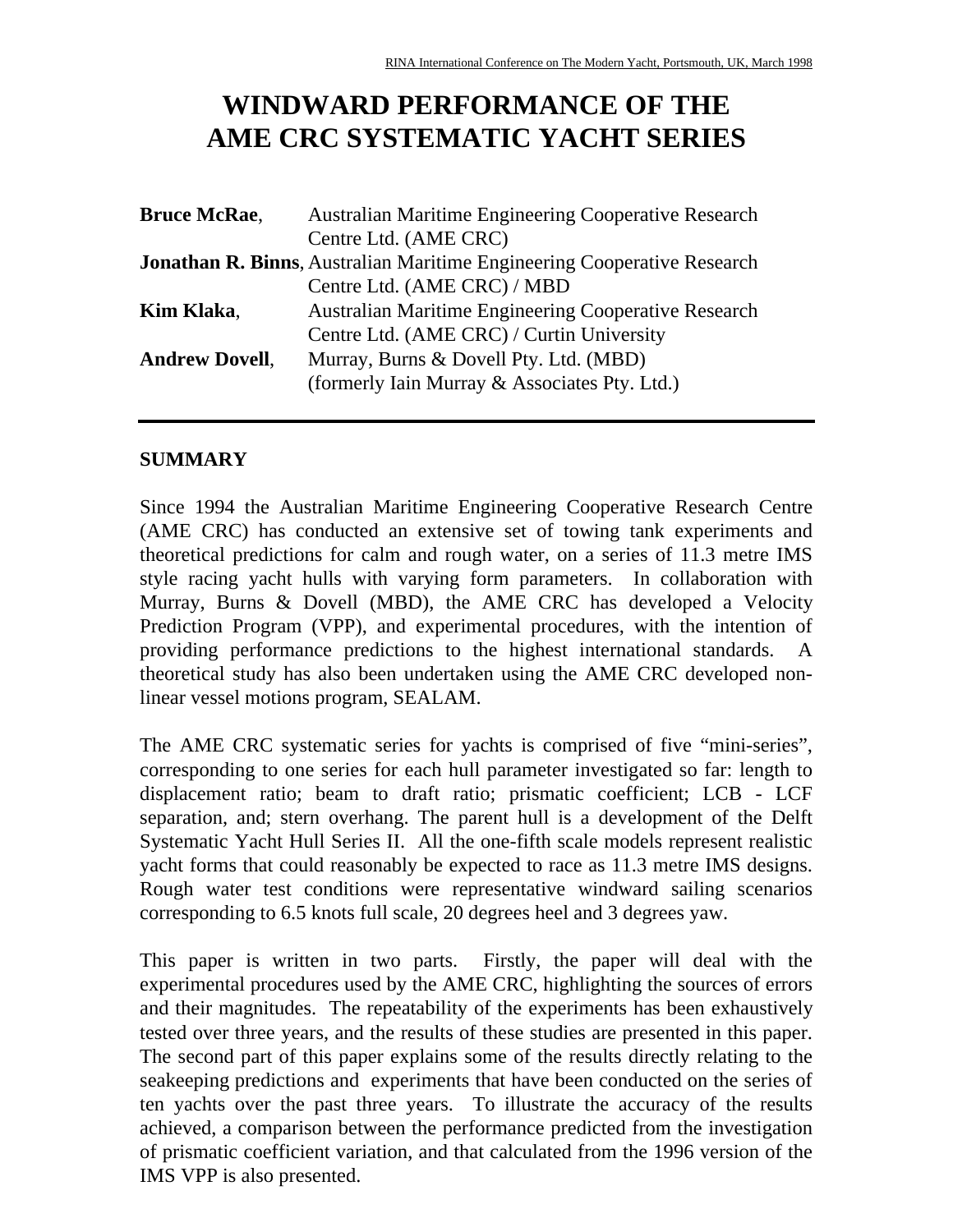#### **AUTHOR BIOGRAPHIES**

**Bruce McRae:** Graduated from the Australian Maritime College (AMC) in 1991 with a Bachelor of Engineering (Maritime) degree with honours, and subsequently took up a position with the AMC to undertake a two year investigation into river bank erosion caused by tourist vessels. Following completion of this project, he moved to the Australian Maritime Engineering CRC Ltd. (AME CRC) to support commercial research which has included two America's Cup campaigns. He is now a Task Leader under the AME CRC's yacht technology program, and manages the AME CRC research carried out in the AMC towing tank.

**Jonathan Binns:** Jonathan received his Bachelor of Engineering (Naval Architecture) from the University of New South Wales in 1994. Following this he began postgraduate studies at the Curtin University of Technology dealing with hull - appendage interaction of yachts. He completed his Masters Degree in 1996 and since then has been seconded to Murray, Burns & Dovell as a design and research engineer. He is now the Task Leader for the AME CRC's project relating to the aerodynamic performance of yachts.

**Kim Klaka:** Kim Klaka is Regional Manager at the Perth Core of AME CRC. His first degree in Ship Science from Southampton University was followed by five years in the small craft industry and six years lecturing at Southampton Institute. In 1987 he completed a Masters Degree at Curtin University of Technology, working on performance prediction of America's Cup yachts. Since then he has been involved with commercially driven research mainly in seakeeping and yacht design, including work for five America's Cup syndicates. Kim is also Program Leader of the AME CRC Yacht Technology and Performance program.

**Andrew Dovell:** A Masters Graduate of Naval Architecture, University of California, Berkeley, Andy is an acknowledged worldwide leader in technical yacht design. His work has included testing for the victorious "Stars and Stripes" syndicate as well as for 5 other North American syndicates in the 1987 America's Cup. He has co-designed "The Whale" (Ultimate 30) and Charente Maritime (BOC single hander) with Bernard Nivelt.

With his background in classical naval architecture and emphasis on yacht hydrodynamics, MBD / AME has proven strength and depth in these areas. Andy worked alongside Iain Murray and John Reichel as a "Principal Designer" for the 1995 America's Cup Challenge "One Australia".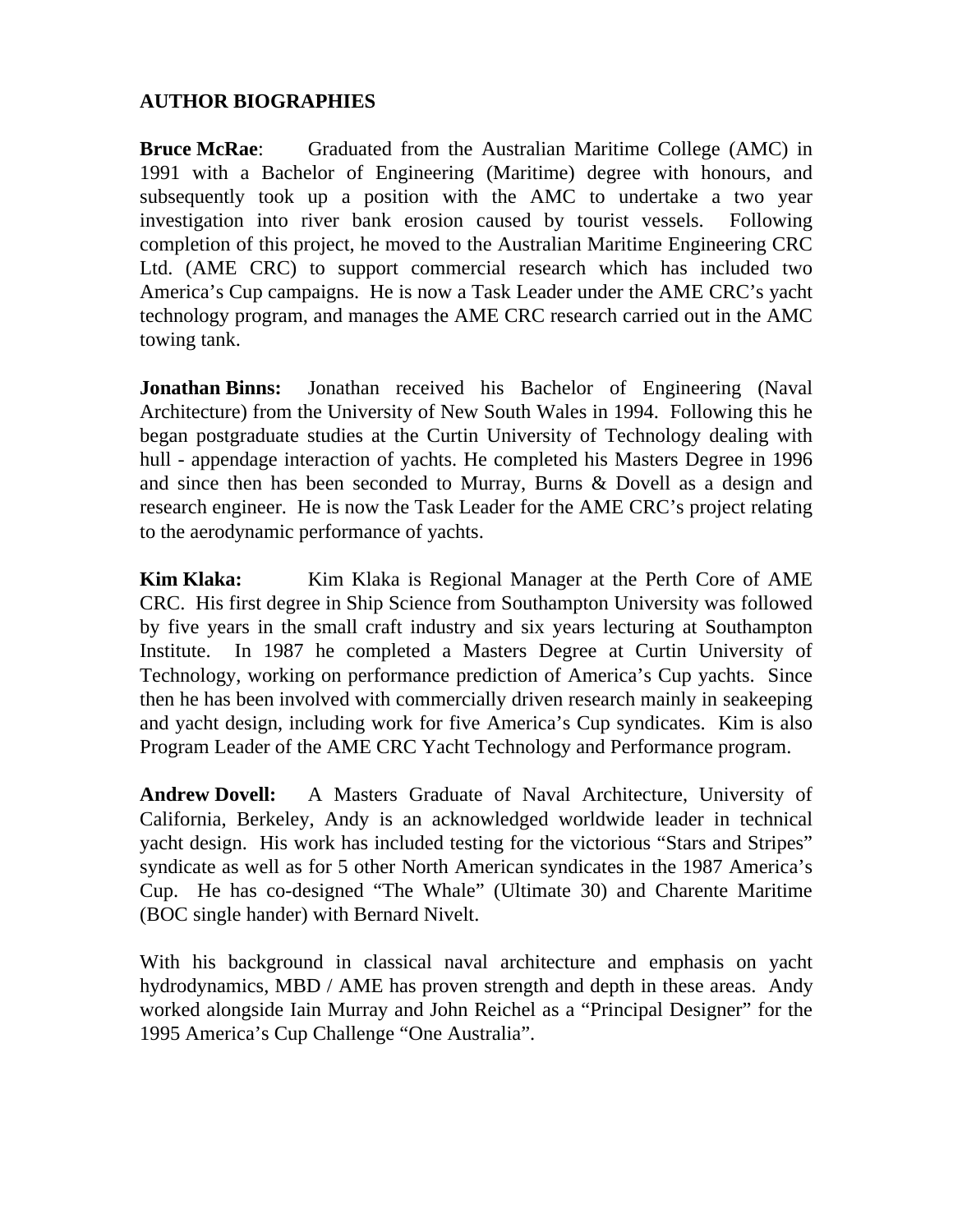# **NOMENCLATURE**

| AME CRC            | <b>Australian Maritime Engineering Cooperative Research</b> |
|--------------------|-------------------------------------------------------------|
|                    | Centre Ltd.                                                 |
| $B_{WL}$           | <b>Waterline Beam</b>                                       |
| $B_{\rm WI}/T_C$   | <b>Beam to Draft Ratio</b>                                  |
| $C_{P}$            | <b>Prismatic Coefficient</b>                                |
| $C_T$              | <b>Total Resistance Coefficient</b>                         |
| <b>MBD</b>         | Murray, Burns & Dovell Pty. Ltd.                            |
| <b>IMS</b>         | <b>International Measurement System</b>                     |
| $k_{yy}$           | <b>Pitch Radius of Gyration</b>                             |
| <b>LCB</b>         | Longitudinal Centre of Buoyancy                             |
| <b>LCF</b>         | Longitudinal Centre of Flotation                            |
| LR                 | <b>Linear Random Course</b>                                 |
| $L_{WL}$           | Waterline Length                                            |
| $L_{WL}/V_C^{1/3}$ | Length to Displacement Ratio                                |
| <b>RAO</b>         | <b>Response Amplitude Operator</b>                          |
| $T_{\rm C}$        | Canoe Body Draft                                            |
| <b>VPP</b>         | <b>Velocity Prediction Program</b>                          |
| $V_{TW}$           | True Wind Velocity                                          |
| $V_{S}$            | <b>Vessel Speed</b>                                         |
| WW/LW              | Windward - Leeward Course                                   |
| $\Delta P_{00i}$   | Performance Differential of ith Model                       |
| $\Delta R_{00i}$   | Rating Differential of ith Model                            |
| $\Delta RP_{00i}$  | Rating - Performance Differential of ith Model              |
| $\nabla_{\rm C}$   | Canoe Body Volume of Displacement                           |
| σ                  | <b>Sample Standard Deviation</b>                            |

# **1. INTRODUCTION**

The distinguished Nathanael G. Herreshoff once paraphrased the rivalry between yacht design and yacht handicapping as "a subject never to be fully settled". This is perhaps the fundamental principle underlying the sport of offshore yacht racing. The role of the designer is to produce a yacht which outsails its handicap. While conversely, the handicapper strives to produce a system whereby yachts of different ratings will finish in a corrected time dead heat, providing they are equally well sailed.

Technological advances in yacht design have occurred more or less continually for well over a century. Indeed, model tests have been used to predict the performance of sailing yachts since the late 1800's when the America's Cup challenger *Shamrock III* was tank tested to evaluate upright and heeled drag. The progress in yacht design has generally outpaced that of handicapping systems, which is proven by the number of different rules that have evolved over the years to try and level the playing field for competitors.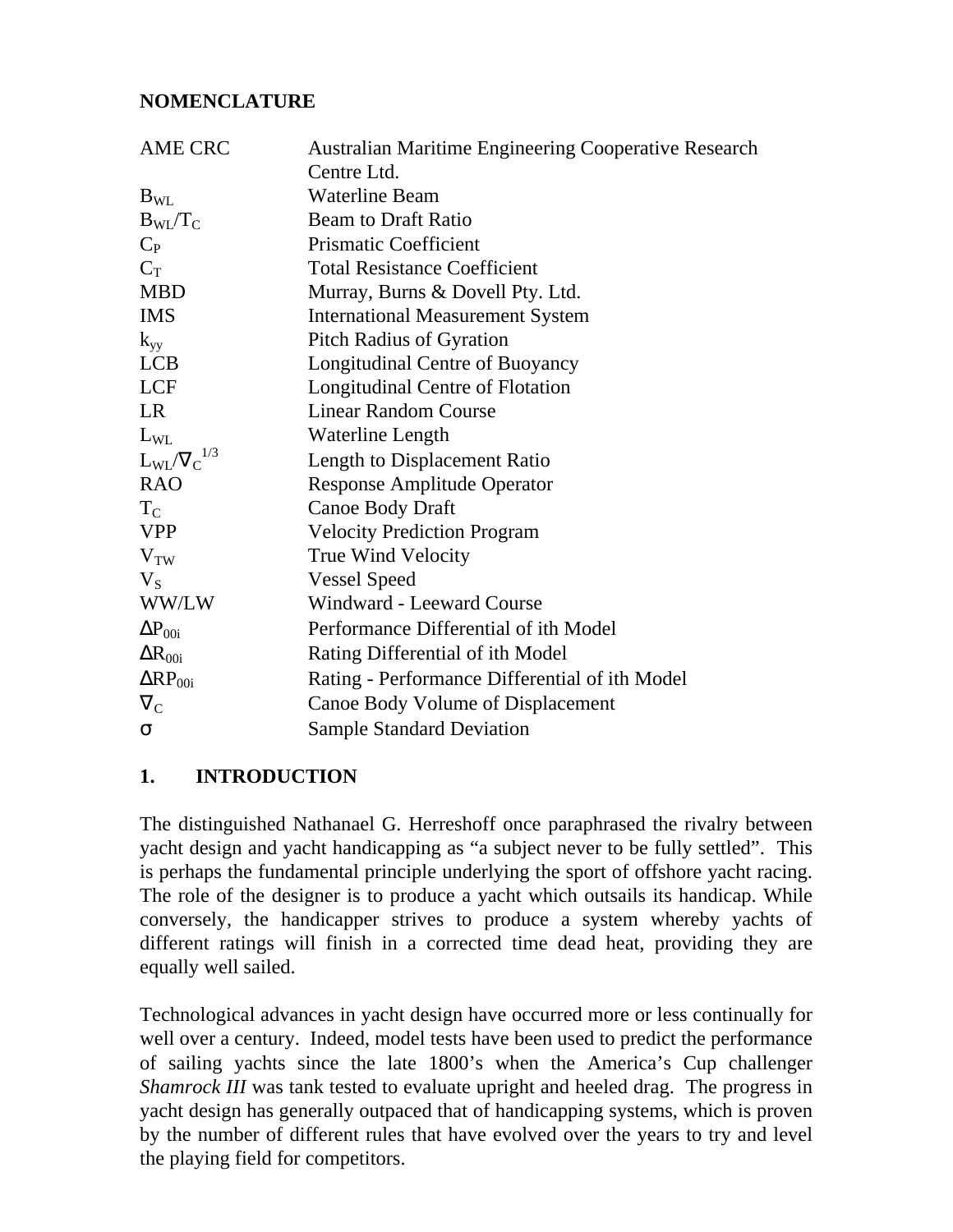In 1976, a revolution in the form of the Velocity Prediction Program (VPP) occurred. Originally developed as a practical tool by Kerwin [1,2], at the Massachusetts Institute of Technology, the VPP revolutionised the way yachts are designed and handicapped. Put simply, the VPP attempts to predict the performance of a yacht for a given hull shape and rig design over a range of headings and wind velocities. The predicted yacht velocities are then used to calculate a handicap time allowance for the particular yacht in seconds per mile.

The introduction of the VPP has led to the world-wide adoption of the International Measurement System (IMS). The IMS VPP has provided significant advantages to the designer, handicapper and sailor alike in terms of performance data on all points of sail. This allows the designer to optimise for the particular weather conditions most likely to be encountered, the handicapper to construct a course from detailed weather reports, and furnishes the sailor with targets to achieve under the given conditions. However, the IMS VPP also has to be able to predict performance for the entire range of offshore racing and cruising yachts available. This situation dictates that the accuracy of the results is reduced for a smaller design space.

To rectify this problem, Murray, Burns & Dovell (MBD) developed their own VPP which is capable of using data from various theoretical and analytical sources. In this way, VPP results can be used to distinguish between subtle design changes. Enhancement of the MBD VPP has continued since 1994 in conjunction with the AME CRC.

In order to gauge the race winning potential of a design it is necessary to include calm water data in VPP studies. However, the presence of waves on the race course will also have a significant impact on a yacht's overall performance. Wave motion will impart an additional regime of forces and motions on the yacht, which in hydrodynamic terms, manifests itself primarily as "added resistance".

Gerritsma et al. [3,4,5,6,7] have conducted an extensive set of model experiments and theoretical predictions on the Delft Systematic Yacht Hull Series. The model data and predictions from a simple strip theory seakeeping program have enabled a polynomial expression for added resistance to be developed which is based on the main yacht parameters: length, displacement, beam, draft and prismatic coefficient. Using this polynomial it is possible to calculate the added resistance for a yacht as a function of the wave direction, wave frequency, and the Froude number for hulls within the envelope of shape parameters investigated.

The aim of the project described herein is to develop a VPP module which calculates the added resistance of a yacht in waves. The method described uses Response Amplitude Operators (RAO) for the added resistance in waves which are derived from theoretical predictions and towing tank experiments. The added resistance is simply the difference in total resistance between calm and rough water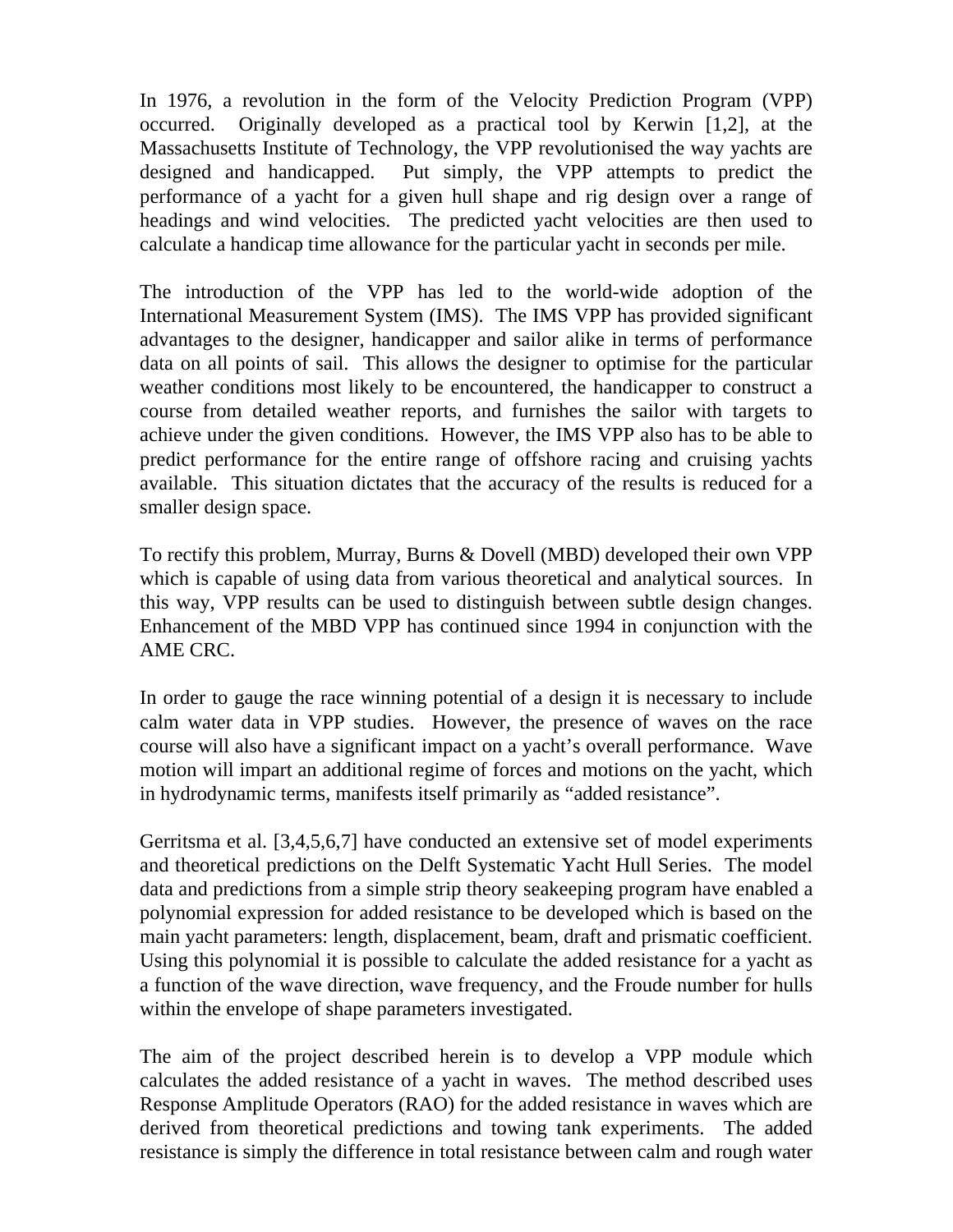conditions. The RAO of the added resistance is then calculated by dividing the added resistance by the square of the wave amplitude.

# **2. INVESTIGATION OF ERROR SOURCES AND MAGNITUDES**

# 2.1 SOURCES OF ERROR IN SAILING YACHT MODEL TESTS

Model experiments of sailing yacht hulls were first attempted in the late 1800's, but it was the groundbreaking work of Davidson reported in 1936 [8], which first made tank experiments useful to designers. Davidson developed test techniques and apparatus for towing models with heel and yaw, and methods for extrapolation of model data to full scale which remain in use today. However, it wasn't until the 1970's that extensive investigations into the possible sources of error involved with yacht model tests were reported [9,10].

In terms of a yacht model test program errors can be introduced from various sources: the model itself; test procedures; dynamometry and instrumentation, and; the experimenter [11].

# 2.1(a) Errors Due to Model Preparation

Of the possible sources of error, the preparation of the model is most critical to the success of any test program. Without due care being taken in the construction and tank preparation phases, it is pointless to test no matter how well controlled the rest of the experiment may be. Any asymmetry inherent in the model or appendages may require adjustment to the model alignment to achieve zero side force, which in turn can introduce errors in the calculated lift and drag. The quality of the model surface preparation will also influence the accuracy and precision of an experiment. Models need to be constructed with adequate stiffness to resist significant deformations caused by ballasting, and the whole ballasting process must be done carefully to avoid errors introduced by incorrect displacement and trim.

#### 2.1(b) Errors Due to Test Procedures

Turbulence stimulation always raises questions over its efficiency in producing turbulent flow. A system for applying turbulence stimulators should be developed, and the parasitic drag accounted for, to avoid increasing accuracy errors and uncertainty.

Assuming the quality of the model can be assured, the physical dimensions of the test facility, and the test medium may have some bearing on the test results. Blockage can become an issue if the immersed model cross-section is greater than 1/200th of the tank cross-section [11]. Test speeds also need to be governed to ensure they remain well below the intermediate water wave speed for the test water depth. As the data extrapolation requires the calculation of frictional resistance,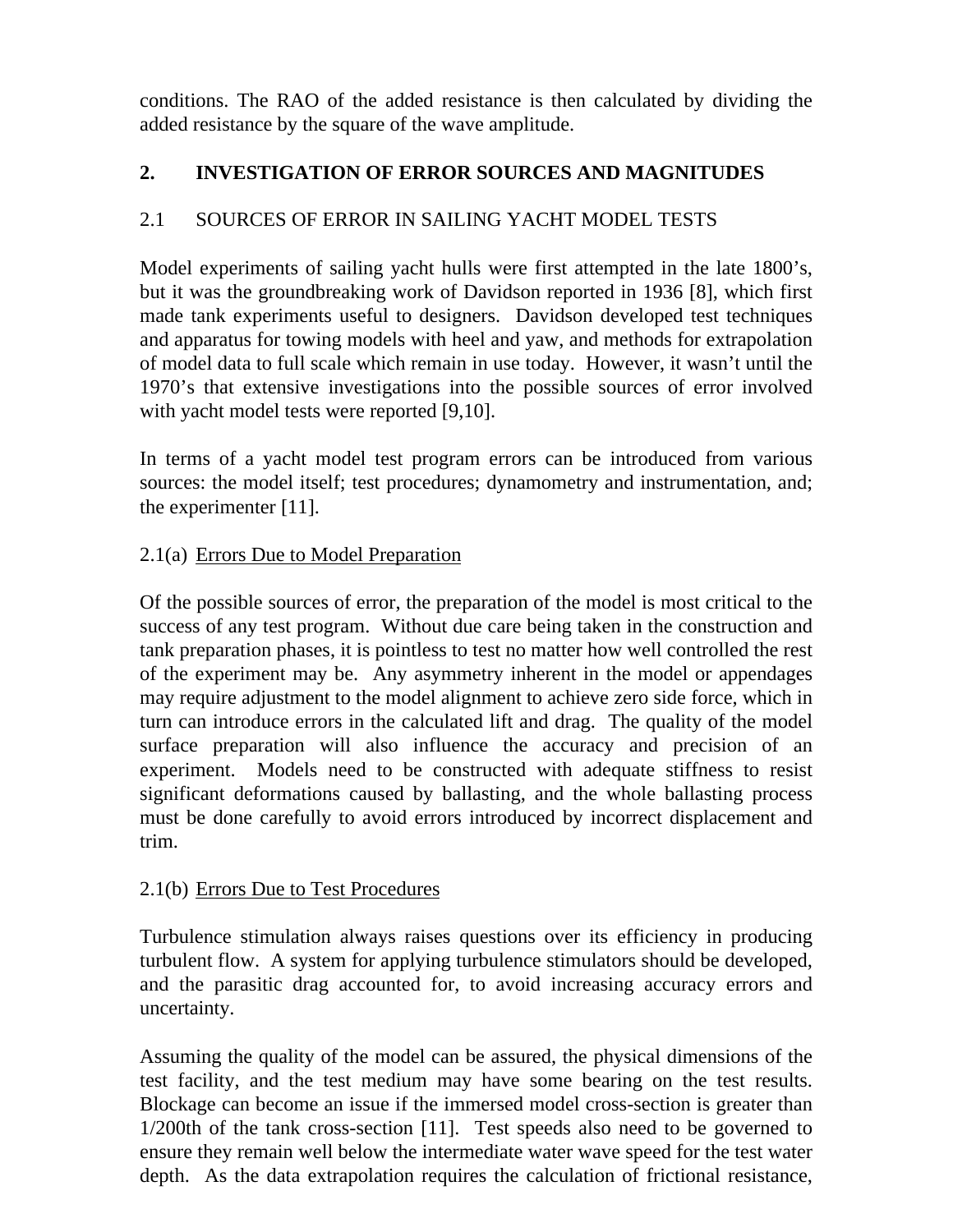the water temperature needs to be monitored accurately throughout the test period. In addition the turbulence level in the tank, and variations in viscosity due to chemical composition, will influence the uncertainty and precision of a test.

# 2.1(c) Errors Due to Dynamometry and Instrumentation

Another area where potential errors may arise is the alignment of sensors, which is critical to the overall accuracy of the measurements taken. If the sensitive axis of a force transducer is not precisely aligned with the direction of the force vector, the desired force component will not be fully measured, and other components will be introduced into the measurement. Cross-talk between the axes of the dynamometry can also introduce accuracy errors as a result of deflection of the sensors and test apparatus under the applied load. Even though misalignment errors may be small, the presence of these cross axis sensitivities can cause significant inaccuracies, since drag is typically small in comparison to lift.

While there are several other sources of experimental error, including those introduced through human fallibility, many of these will occur in isolated instances. Generally these errors can be dealt with simply by interpreting the data and repeating the experiment. This highlights the need to continuously monitor the data gathered and repeat suspicious tests if possible.

# 2.2 SUMMARY OF ERRORS IN PERFORMANCE PREDICTION

Since testing began on the AME CRC yacht series a substantial amount of data has been gathered which has enabled a thorough investigation of the errors associated with the experimental program. A summary of the random errors in the determination of the calm water resistance, added resistance in waves and performance prediction has been carried out and presented in the following sections.

# 2.2(a) Errors in Velocity Prediction

The errors in velocity prediction have been calculated for two cases. Firstly those present during a single testing session; and secondly those present between testing sessions.

The errors present during one test session have been calculated to be  $\pm 0.004$  knots for the full scale boat speed over all of the conditions considered in the VPP. This error translates into an error of  $\pm 1.39$  seconds per nautical mile for a Windward -Leeward (WW/LW) course and  $\pm 0.58$  seconds per nautical mile for a Linear Random (LR) course. The errors grow when scrutinising those between test sessions to  $\pm 0.01$  knots for  $V_s$ ,  $\pm 3.57$  s/nm for the WW/LW course and  $\pm 1.48$  s/nm for the LR course. The difference has been attributed to incorrect temperature corrections, dynamometer alignment changes and transducer temperature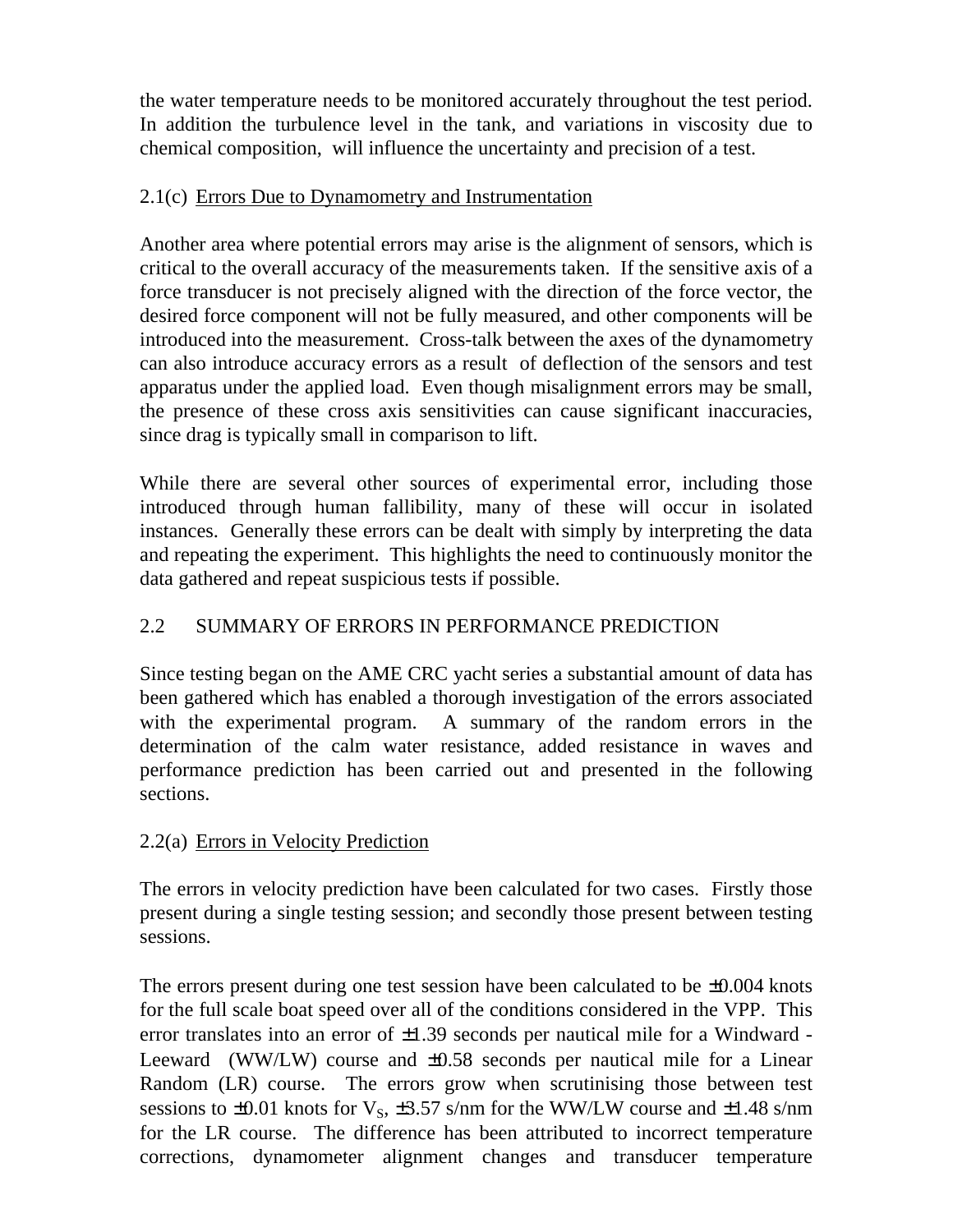dependencies. The growth in these errors between test sessions highlights the need to retest the parent model during each test session if the results are to be used for the fine tuning of designs.

# 2.2(b) Errors in Total Resistance

The error in total resistance coefficient  $(C_T)$  has been calculated by considering the repeatability of the extrapolated resistance results. The calculation of the repeatability has been explained in detail in Appendix A.1. It was calculated that the percentage error in extrapolated  $C_T$  varied from 1.6% (for low speeds) to 0.4% (for high speeds).

# 2.2(c) Errors in Added Resistance in Waves

For the calculation of error in the added resistance in waves measurements the reader is referred to Appendix A.2. It was calculated that the error was dependant on the wave period used for the tests, for the first full scale wave period of 2 s the error was calculated to be 68% whereas for all other wave periods the error was calculated to be 7.1%. The reason for the large change in error is thought to be due to the small wave amplitudes, and the significant increase in heave and pitch motions between the 2.0 s and 2.5 s wave period cases.

# **3. MODEL DETAILS**

A standard yacht hull series has been designed by Murray, Burns & Dovell and tested by the Australian Maritime Engineering Cooperative Research Centre (AME CRC). The series presently comprises 9 models, which have been used to investigate 5 distinct hull form parameters: length to displacement ratio; beam to draft ratio; prismatic coefficient; LCB - LCF separation, and; stern overhang.

The parent hull in the AME CRC series, 004, is an IMS type yacht based on the Delft Systematic Yacht Hull Series II yacht form. A body plan of the AME CRC parent hull is shown in Fig. 1. Design of the individual hull forms follows a straight forward philosophy:

- The models should represent realistic yachts which would be built to race under the IMS rule.
- All parameters except for that under investigation should remain as consistent as possible.

A nominal scale of 1:5 has been adopted for all the models in the AME CRC Systematic Series, and the same keel and rudder combination has been used on all models tested. The full scale hull form particulars are given in Table 1.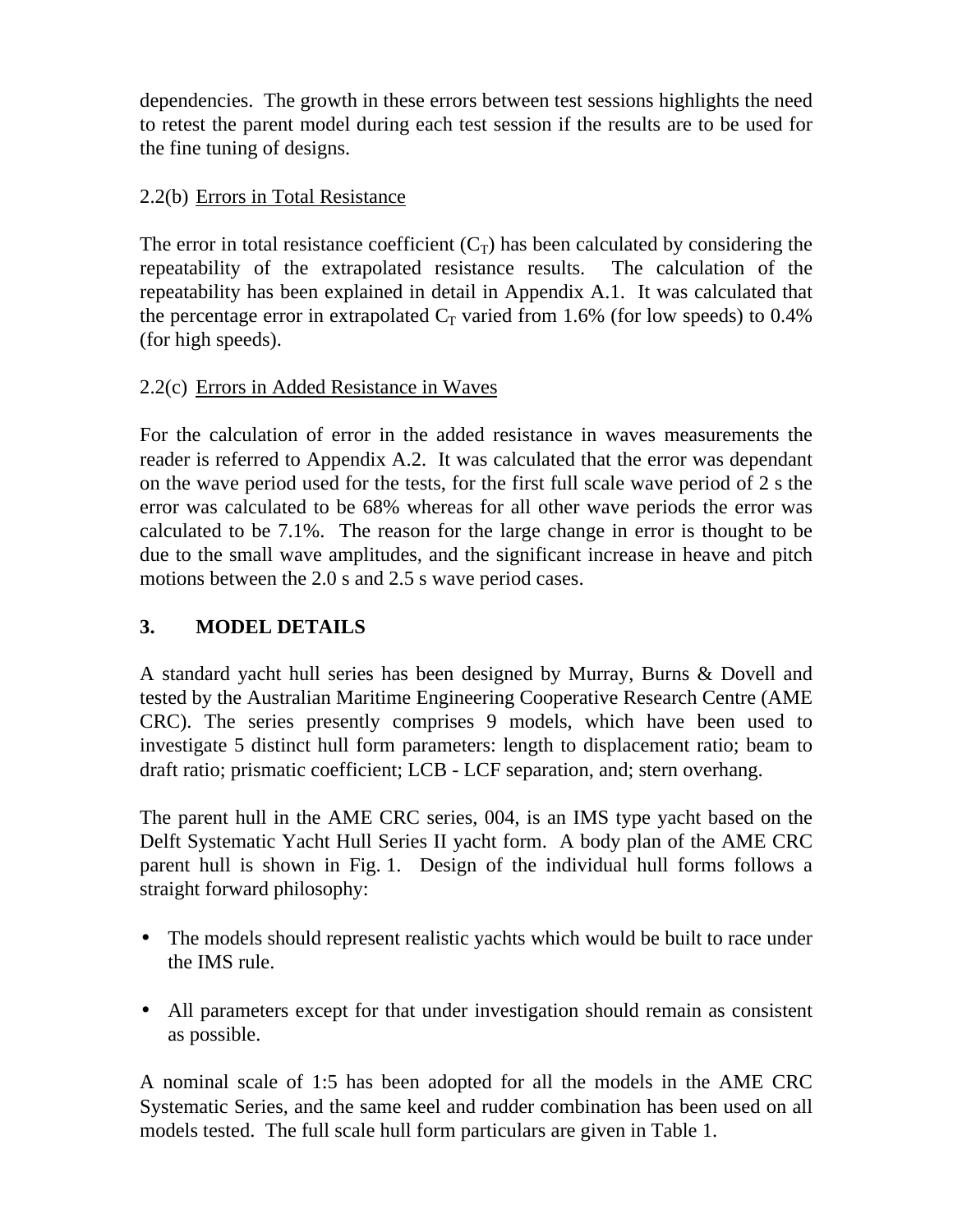# 3.1 LCB-LCF SEPARATION - MODELS 005 & 006

To examine the effect of LCB-LCF separation two models were constructed with a 2% variation in the separation distance. Model 005 has the LCB position moved aft, reducing the LCB-LCF separation, while 006 has the LCB moved forward to increase the separation between LCB and LCF [12].

# 3.2 STERN OVERHANG VARIATION - MODEL 004b

The effect of stern overhang variation on added resistance in waves has been investigated by attaching additional stern sections to the AME CRC parent hull. Each section is 750 mm long full scale and simply extends the lines in a straight run from the existing transom. Model 004b is the resultant hull form with two stern extensions added, giving an additional 1500 mm overhang.

## 3.3 PRISMATIC COEFFICIENT  $(C_P)$  VARIATION - MODELS 007 & 008

The investigation of prismatic variation was carried out using models with 2% higher and 2% lower prismatic coefficients than that of model 004 ( $C_P$ =0.535). The two models are designated 007 (C<sub>P</sub>=0.513) and 008 (C<sub>P</sub>=0.554).

The main design consideration for these models was that the initial stability of all three yachts should be held constant. This criterion was put in place to allow the same rig to be used in each hull, thus removing this variable in the comparison of performance between the three yachts.

#### 3.4 DISPLACEMENT VARIATION - MODELS 009 & 010

In keeping with the overall design philosophy for the series, models 009 and 010 were designed such that the length-displacement ratio  $(L_{WL}/V_C^{1/3})$  was varied as much as possible without creating unrealistic designs which would not be built. The first step in the design process, was a survey of the Delft systematic series [8] to determine a suitable range for the length-displacement ratio. The survey identified Delft models 23, 25 and 28 as having consistent form parameters across the variation in length-displacement ratio. For these three models,  $L_{WL}/\nabla_c^{-1/3}$  was found to be 5.00, 6.01 and 6.99 respectively [8]. A further survey of yachts currently sailing in IMS in Australia was carried out, and it was found that lengthdisplacement ratios varied from 5.87 to 6.52 for most yachts.

Initially, a full weight estimate for the parent model was conducted and the vertical centre of gravity calculated. This allowed a righting moment analysis to be performed from which the sail characteristics were derived. These sail characteristics were compared with realistic designs and internal ballast added to obtain the desired righting moment. The total internal ballast required for model 004 was calculated to be 1083kg, which is considered to be realistic.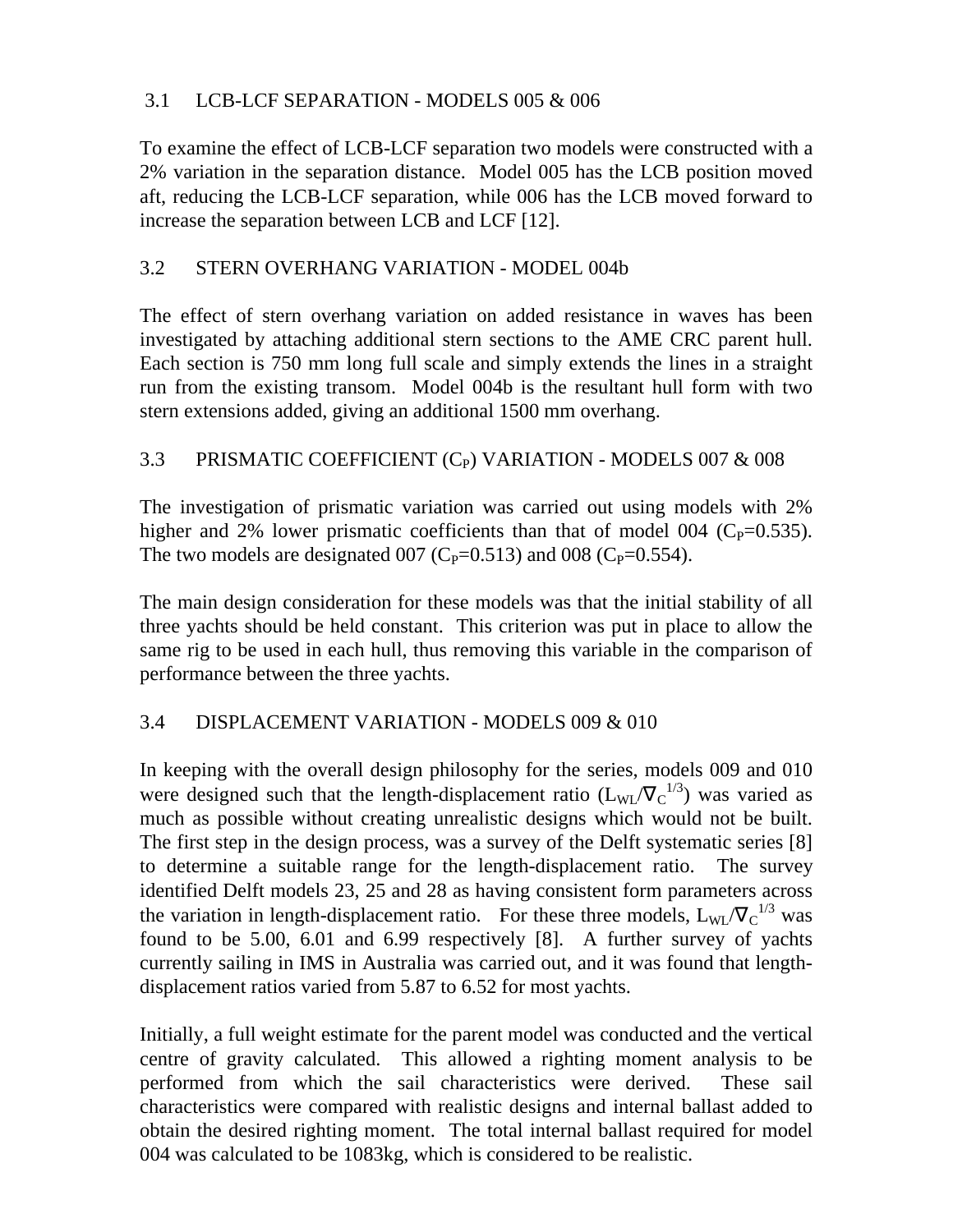In creating the hulls for the two new models, displacement was added by varying the internal ballast. This has the advantage that the keel, rudder and fit out are common to each model. A consequence of this methodology was that lengthdisplacement ratio could only vary from 5.69 to 6.47. Unfortunately, this dictated that the variants could not investigate the same range of  $L_{WL}/V_C^{1/3}$  covered by the Delft series of models, but covered the population of IMS yachts sailing in Australia today.

# 3.5 BEAM TO DRAFT RATIO VARIATION - MODELS 011 & 012

A survey of the Delft series identified two distinct beam  $(B_{WL})$  to draft  $(T_C)$  ratio variations, with a 50% variation in  $B_{WL}/T_c$ , while a survey of IMS yachts in Australia showed variations of up to 15% in beam-draft ratio. The AME CRC series parameters typically vary by significantly smaller magnitudes hence a 10% variation in  $B_{\text{WI}}/T_C$  was decided upon. Definition of the  $B_{\text{WI}}/T_C$  series hull forms was achieved by an initial modification of the midship section, varying the canoe body draft while maintaining the waterline beam. The hull lines were then faired along their length by maintaining a constant variation in curvature. This method proved extremely successful in that  $B_{\text{WI}}/T_C$  could be changed with only minor alterations in other form parameters.

A secondary characteristic generated by the  $B_{WL}/T_C$  variation was that the low  $B_{\text{WI}}/T_{\text{C}}$  hull exhibits a pronounced vee bow, whilst the high  $B_{\text{WI}}/T_{\text{C}}$  boat is extremely flat in the bow region. Hence, a measure of the influence of bow shape on seakeeping characteristics was gained.

# **4. EXPERIMENTAL PROGRAM**

#### 4.1 EXPERIMENTAL SETUP

#### 4.1(a) Turbulence Stimulation

In order to stimulate turbulent flow, cylindrical studs were attached to each hull at stations 1 and 2 (station spacing equal to 200 mm). Each stud had a cross sectional area of 9.00 mm<sup>2</sup>, and were fitted at a spacing of 25 mm. Additional studs were also applied to the keel and rudder at one third of the chord length from the leading edge. These studs had had a cross sectional area of 2.25 mm<sup>2</sup>, and were fitted at a spacing of 12.5 mm.

#### 4.1(b) Test Apparatus

All the systematic series experiments have been conducted in the towing tank at the Australian Maritime College's campus in Launceston, Tasmania. The tank has a rectangular cross section with the following principal dimensions: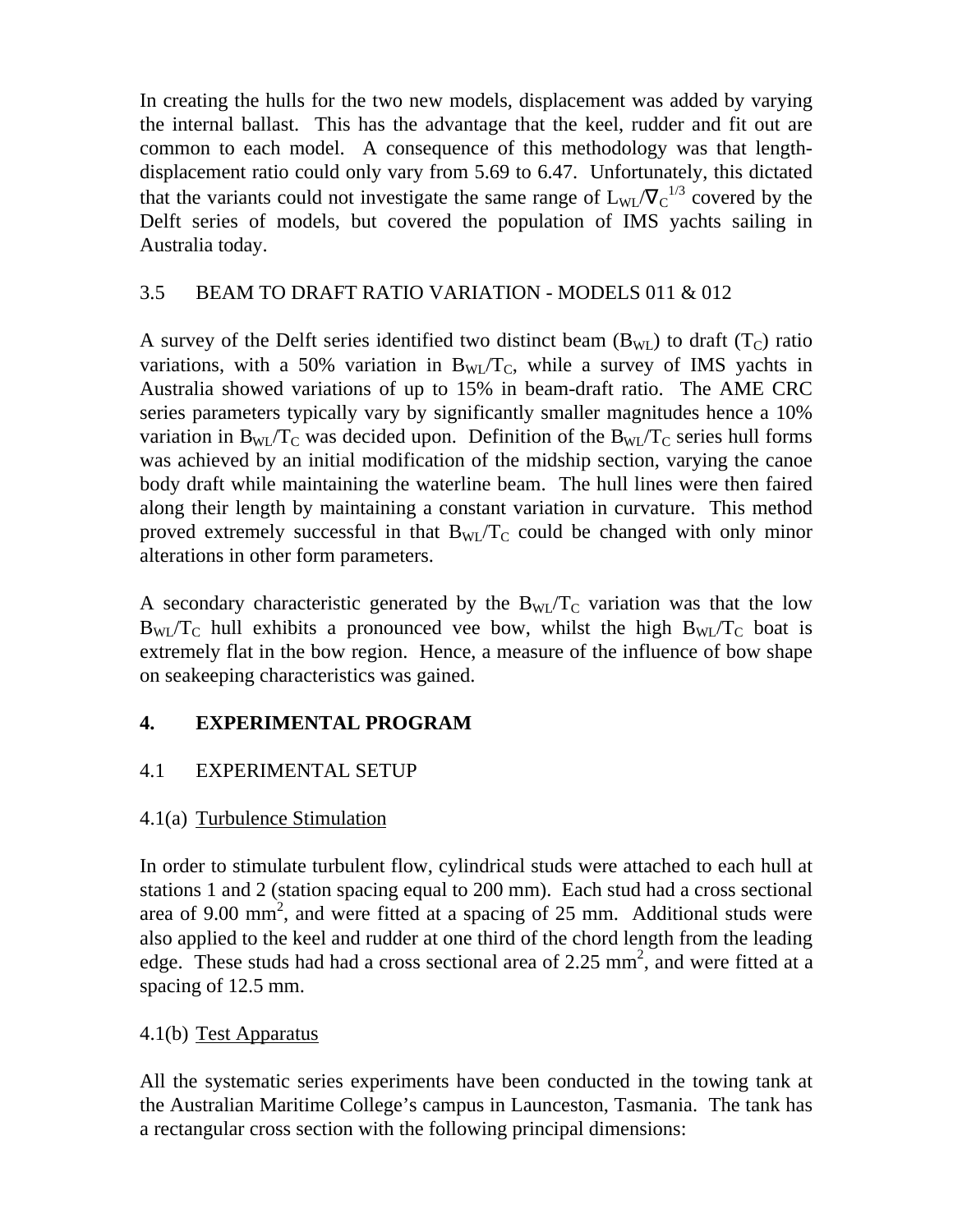| Overall Length: | 60.0 metres |
|-----------------|-------------|
| Width:          | 3.50 metres |
| Water Depth:    | 1.45 metres |

Situated at one end of the tank is a single flap, flat plate, hydraulically driven wavemaker. Whilst at the other end is a wet dock used for ballasting models. A steel carriage running on rails along the walls of the tank is used to tow the models, which has a maximum speed of 4.0 m/s.

The models are connected to the carriage using a single post yacht dynamometer, owned by MBD, and are free to pitch and heave, but constrained in surge, sway, yaw and roll. The dynamometer comprises: two flexures arranged orthogonally to enable lift and drag measurements, a torsion cell for measuring yaw moment, a strain gauge for measuring roll moment, a rotary potentiometer for determining pitch and a linear potentiometer for measuring heave.

In order to measure the wave height and also determine the motion phase relationships, a capacitance wave probe was fixed to the carriage, level with the bow of the yacht but clear of any wave disturbance from the model.

The data from the dynamometer and wave probe were processed using an analog to digital converter sampling at a rate of 20 Hz, and then recorded by a computer mounted on the carriage. The calibration and data acquisition was carried out using software developed by MBD and the Wolfson Unit.

# 4.1(c) Model Ballasting

Each model was ballasted to its required displacement and trim. This weight was then distributed along the model to achieve the necessary radius of gyration  $(k_{yy})$ , with  $k_{\text{vv}}/L_{\text{WL}} = 0.220$ . Since all models had the same design waterline length, their radii of gyration were identical. The bifilar method was used for estimating the pitch radius of gyration.

Prior to each test run, the ballast arrangement was modified to account for the pitch moment and vertical force applied by the sails. These forces and moments were calculated from the drag and lift results from the previous set of tests. The predicted results were continually checked during tests, and were found to be within the accuracy required to predict the trimming moments and vertical forces required.

# 4.2 TEST CONDITIONS

The test program for each model consisted of a comprehensive matrix of calm water resistance tests, followed by a series of rough water tests in one sailing condition.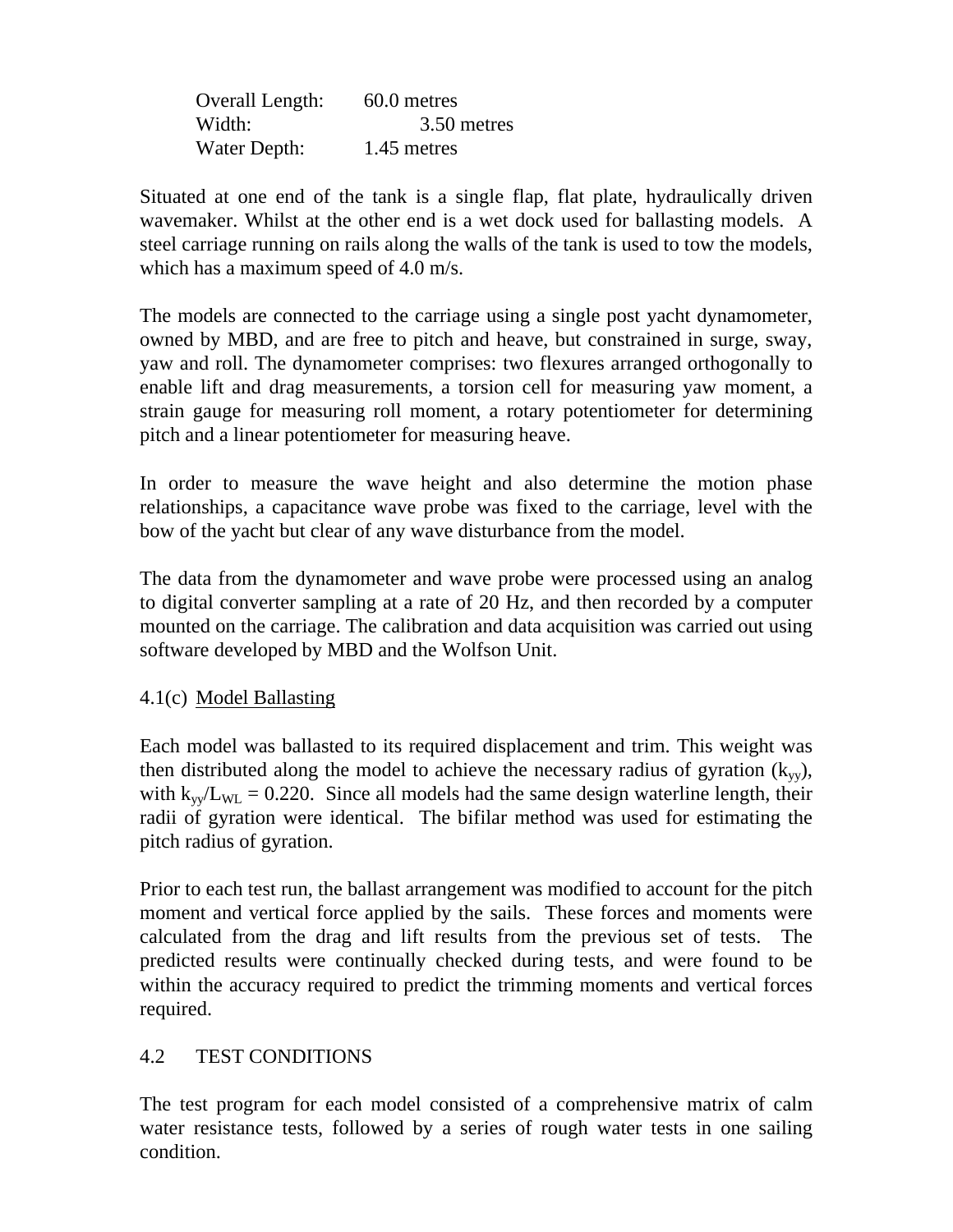Table 2 outlines the calm water test plan carried out over the speed range of the yacht for various angles of heel and yaw.

For both calm and rough water tests, the rudder angle relative to the yacht centreline, was set to the same as the yaw angle. The regular wave test plan employed is described in Table 3. All the wave tests were conducted at the full scale, design windward speed of 6.5 knots. The models were constrained at a heel angle of 20 degrees and yaw angle of 3 degrees. At least two runs were recorded at each wave height and period, to increase the confidence level of the means.

# **5. RESULTS OF PRISMATIC, AND LENGTH-DISPLACEMENT VARIATION INVESTIGATIONS**

Of the five parameters investigated so far, the results from the prismatic variation, and the length to displacement ratio variation are presented herein. In addition to the experimental investigations carried out, theoretical predictions for added resistance in waves, heave, and pitch have also been conducted. Generally, the results achieved have shown that predicted trends agree well with experiment. However, in some cases the necessarily small variation in hull parameter has made the interpretation of results difficult, due to experimental errors.

For the analysis described, the added resistance in waves was calculated by taking the difference between a reference calm water drag, and the average drag from a rough water test. The added resistance RAO was then obtained by dividing the added resistance by the wave amplitude squared. Due to the dependency of the analysis on wave amplitude, a constant wave slope of 1/50 was used for both experiments and theoretical predictions.

# 5.1 THEORETICAL PREDICTIONS

The AME CRC has developed computer software for the prediction of motions, loads, and added resistance experienced by vessels in a seaway. The "SEALAM" software is based upon the strip theory method proposed by Salvesen, Tuck and Faltinsen [13], and incorporates the method attributed to Gerritsma and Beukelman [14] for calculating the added resistance of a yacht. Non-linear effects are addressed by calculating the hydrodynamic coefficients at the instantaneous dynamic "local waterline". This allows the effects of the incoming wave pattern, immersion and emergence of overhangs, and phasing of the resultant motions to be considered. It should be noted however that the predictions were carried out for the yachts in an upright condition with no yaw angle and no appendages, rather than the sailing condition tested.

#### 5.2 MEASUREMENTS AND PREDICTIONS OF HEAVE MOTION

The heave response operators presented in Fig. 2 for the prismatic variation, and Fig. 3 for the length-displacement variation, are calculated by dividing the heave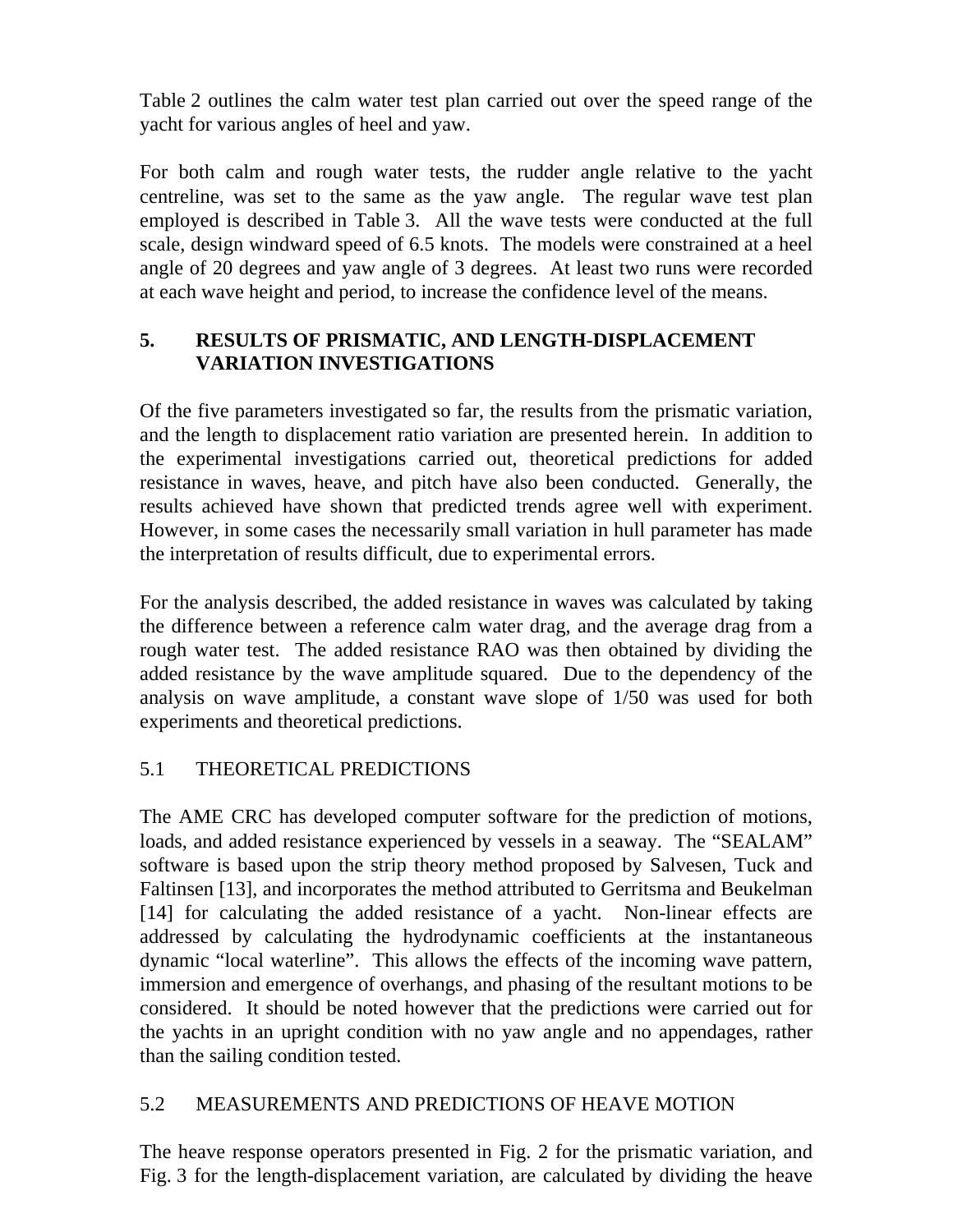amplitude by the wave amplitude. The figures plot experimental results from the rough water tests, and the response predicted using the SEALAM software, against the full scale wave period.

Inspection of the experimental results for heave suggests that the parent model  $(004)$  is located at, or near, a minimum when considering the effect of  $C_P$  variation. This effect is most pronounced around the peak response, where the heave response of the parent model is clearly lower than that for the high (008) and low (007)  $C_{P}$  models. The effect of high and low  $C_{P}$  is similar until large wave periods are reached, where the high  $C_P$  boat exhibits greater response. Both the experimental, and theoretical results show that for wave periods below 2.75 s, varying  $C_{P}$  appears to have little effect on heave. The major difference in trend between theoretical and experimental results, is the optimum value for  $C_{P}$  for wave periods between 2.75 s and 4.00 s. From the strip theory analysis, it is difficult to discern any difference between 004 and 008 in heave response predicted.

The variation in length - displacement ratio shows that the prediction method models the trends in heave response particularly well. At wave periods up to approximately 3.0 s, the experiments show the lighter boat (009) exhibits the greatest heave followed by the parent hull and then the heaviest boat (010). There is a crossover point at 3.0 s, above which the heaviest boat displays the greatest response in heave, followed by the parent and the lightest boat. Each of these features is predicted well by the strip theory. The magnitude of the heave response is reasonably well predicted by the theory in both prismatic and displacement investigations. Examination of the predicted response curves shows good absolute agreement apart from the region of the wave spectrum where resonance occurs.

#### 5.3 MEASUREMENTS AND PREDICTIONS OF PITCH MOTION

The pitch motion RAO can be derived in a similar fashion to the heave RAO, whereby the pitch amplitude in degrees, is divided by the wave amplitude, which is given in Fig. 4 for the prismatic variation. The experimental results suggest that the parent model is located at, or near a minimum with respect to pitch response. From the experiments it is apparent that the low  $C_{P}$  boat has the largest pitch motion up to the peak response at a wave period of approximately 3.0 s, after which the high  $C_P$  boat pitches most. Note that, the high and low  $C_P$  boats both exhibit notably larger response than the parent model. The theoretical results for the  $C_{P}$  variation are much more confused and no clear optimum for  $C_{P}$  is apparent across the range of wave periods calculated. However, the magnitude of the variations is minimal compared with those in length-displacement.

The pitch response operators for the displacement investigation are given in Fig. 5. Once again the experiments show the parent model to exhibit the least response across the spectrum of wave periods tested. A similar crossover to that in the prismatic results is apparent at about 3.2 s wave period, where the greatest pitch response changes from the lightest boat (below 3.2 s) to the heaviest boat (above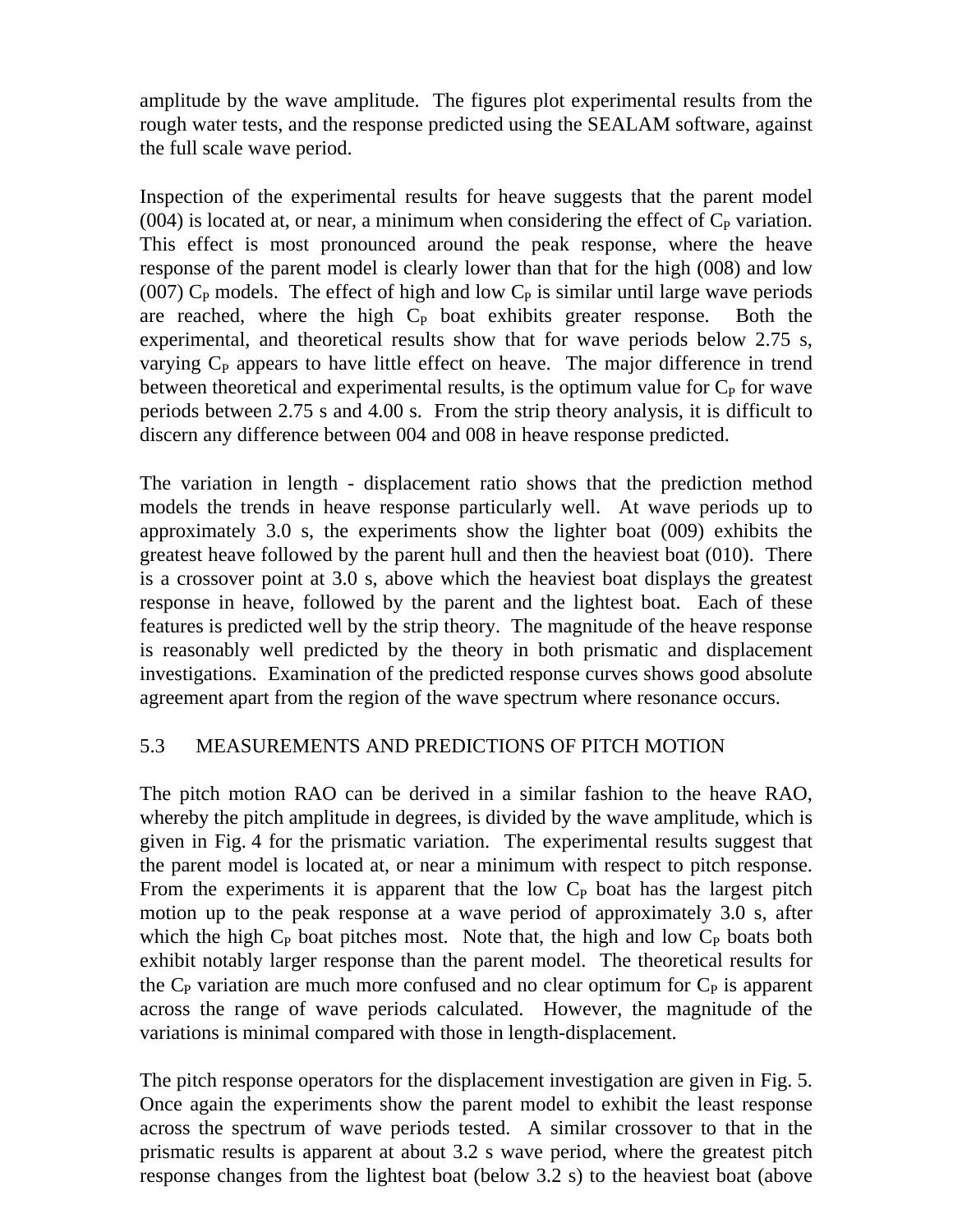3.2 s). The theoretical results give a somewhat different picture of the response operators. Examination of the predicted pitch response curves shows the parent model's response to be between that of the displacement variants across the range of wave periods tested.

In both the prismatic and displacement investigations, it is apparent that the theory consistently underestimates the pitch motion amplitude at wave periods above the crossover point located near the peak response.

## 5.4 MEASUREMENTS AND PREDICTIONS OF ADDED RESISTANCE IN WAVES

The RAOs for added resistance in waves are given in Fig. 6 for the prismatic investigation, and Fig. 7 for the displacement investigation. From the experimental results it would appear that the optimum  $C<sub>P</sub>$  for minimising added resistance at low wave periods, is a high value close to that for model 008. Around the peak of the RAO , the parent model is the most effective at reducing added resistance, whilst at higher wave periods there is little discernible difference between the three variants.

The trends indicated by the theoretical results for the prismatic variation, are similar to those from the experiments. At wave periods between 2.6 s and 3.7 s the parent model will have the least added resistance, whilst at periods above 3.7 s there is no definite optimum for  $C_{P}$ . The main difference in trend between theory and experiment is for the region of wave periods below 2.6 s where the theory predicts the lowest  $C_P$  boat will have the least added resistance.

The experimental results of the displacement investigation show clearly that added resistance increases with displacement, across the spectrum of wave periods tested. However, the predicted response curves do not completely agree with the experiments. The predicted curves show a crossover point at approximately 2.7 s below which the heaviest boat (010) exhibits the least added resistance. The added resistance predictions also calculate a resonant period which is higher than that measured experimentally. It should be emphasised here that the rough water tests were conducted in a sailing condition of 20 degrees of heel and 3 degrees of yaw, whereas the added resistance predictions were carried out in an upright condition. Accordingly, the changed sailing condition may account for a large part of the discrepancy in both the magnitude of the added resistance predicted, and the position of the resonant peak.

## **6. COMPARISON OF AME CRC AND IMS 1996 VPP ROUGH WATER RESULTS**

To illustrate the comparison between the AME predicted performance and the IMS predicted performance of the AME systematic series of yachts, the results of the  $C_{P}$ variation were examined and compared with those from the 1996 version of the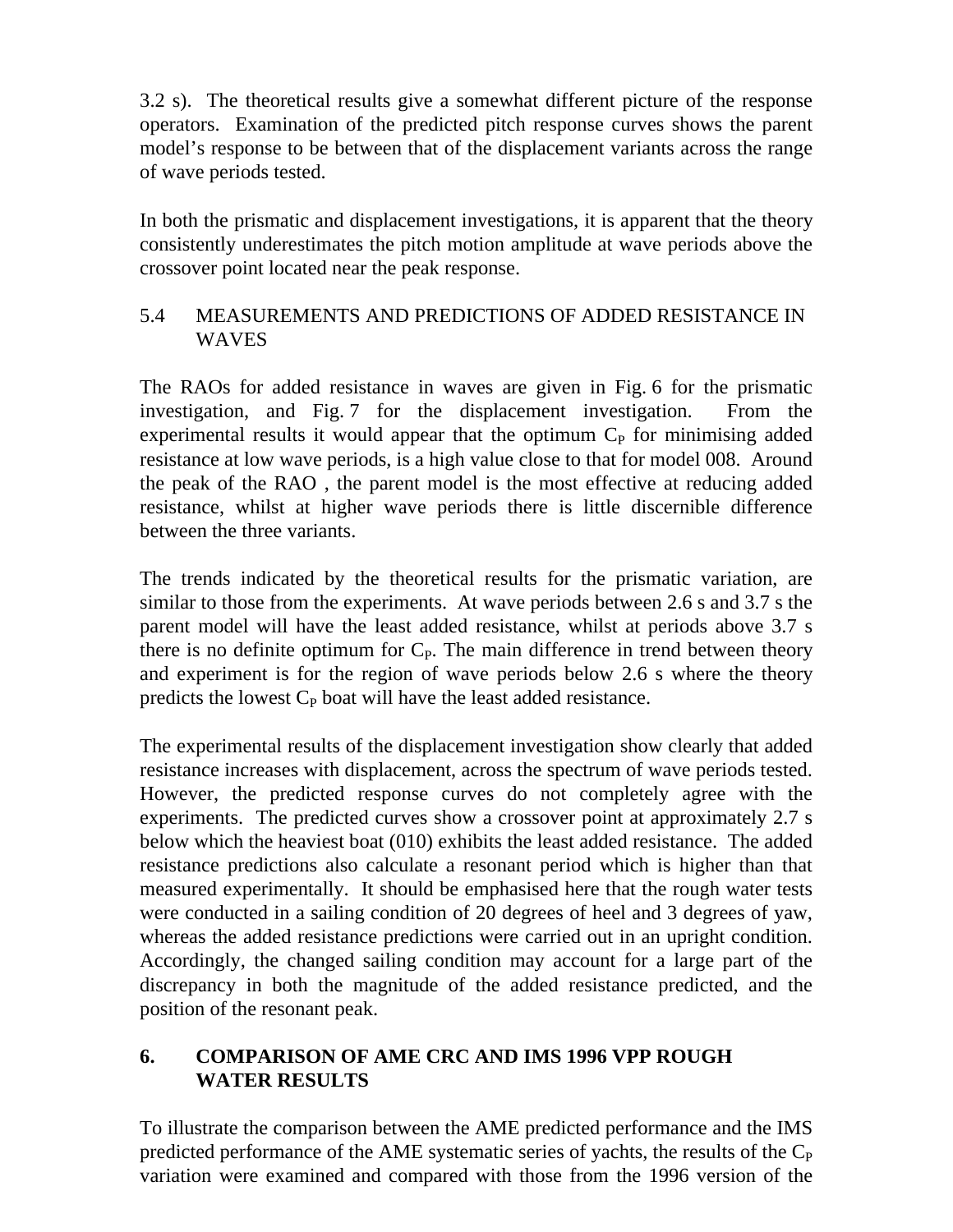IMS VPP. This was done because it has been widely accepted that there was a flaw in the 1996 IMS VPP in its treatment of  $C_P$  variations (the 1997 IMS VPP has this flaw fixed). The flaw resulted in the speed of a high  $C_{P}$  yacht being underpredicted and the speed of a low  $C_P$  yacht being over-predicted. It shall be shown in the following section that this flaw was also predicted by using the AME VPP, which has allowed designers to use the AME VPP to predict with more accuracy the relative performance of sailing yachts.

#### 6.1 RATING AND PERFORMANCE

Given a course to be sailed and the velocity prediction for a yacht it is possible to calculate the time a yacht will take to sail that course for a given wind strength. This parameter is commonly described in units of seconds per nautical mile (sec/mile). The IMS predicted values for this number shall from here on be referred to as the rating, while the AME VPP predicted results shall be referred to as the performance.

The rating values can be normalised by subtracting the rating for the parent model 004, from the rating of the design under investigation. The rating differential can be calculated using the following equation

$$
\Delta R_{00i} = R_{00i} - R_{004}, \qquad (1)
$$

where  $R_{00i}$  is the rating for the ith model. This was done for models 007 and 008, the  $C_{\rm P}$  variants. When this number is positive it indicates that the change in  $C_{\rm P}$  has resulted in a decrease of predicted speed by the IMS VPP. The performance values can also be normalised in the same way, giving  $\Delta P_{00i}$ .

A new quantity for each  $C_P$  variation can then be obtained using the following equation

$$
\Delta RP_{00i} = \Delta R_{00i} - \Delta P_{00i},\qquad(2)
$$

where  $\Delta RP_{00i}$  is a measure of the difference in predicted velocity between that obtained by using the AME VPP results, and that obtained by using the IMS VPP results. A positive result in this figure indicates that the parameter change has resulted in an underprediction of the velocity by the IMS VPP.

#### 6.2 COURSES CONSIDERED

A standard set of courses has evolved which is used for handicapping of most offshore races; two of these courses shall be considered here. Firstly the Windward - Leeward (WW/LW) course, which is calculated by considering that the yacht is required to sail two legs of equal distance, one directly into the wind and one directly away from the wind. Secondly the Linear Random (LR) course,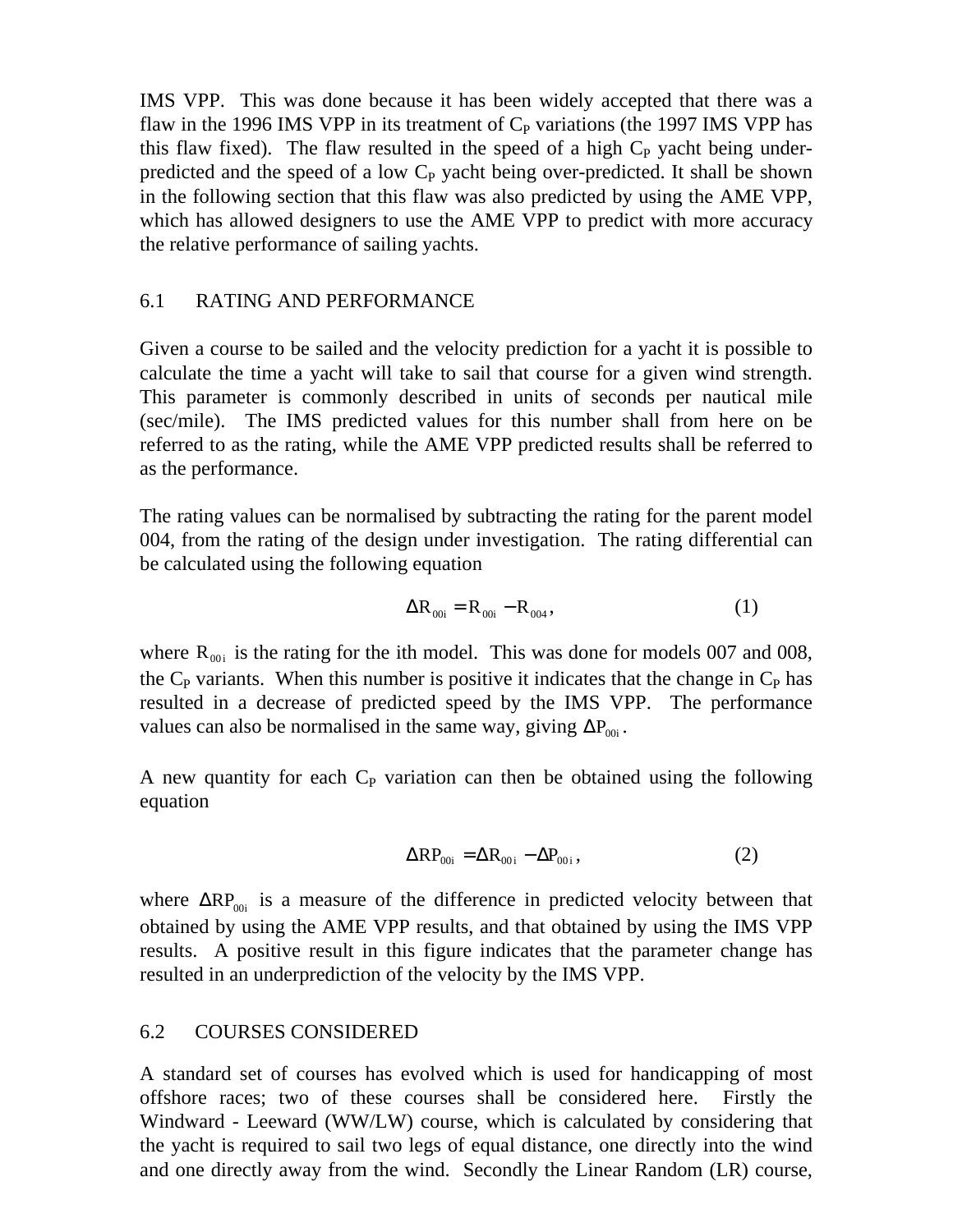which is calculated by assuming that the yacht sails in a straight line and the wind varies evenly from directly in front of the yacht to directly behind the yacht.

# 6.3 COMPARISON OF RESULTS

Curves of the rating-performance differential  $(\Delta RP_{00i})$  against true wind speed are presented in Figs. 8 and 9, for the WW/LW course and LR course respectively. In both figures it can be seen that the AME VPP is predicting that the velocity of the high  $C_{P}$  model (008), will be underestimated when assessed using the IMS VPP, whereas the velocity for the low  $C_P$  model (007) will be overestimated.

This was also the conclusion from the yachting community during 1996 and resulted in the 1997 IMS VPP being altered considerably to rectify the problem.

# **7. CONCLUSION**

The development of the AME CRC systematic series for yachts, has resulted in an enhanced knowledge of the effects various hull parameters have on the performance of IMS style yachts. A thorough investigation into the magnitude of experimental error has been undertaken which has shown the test techniques employed to be particularly good. Careful refinement of the experimental methods has resulted in excellent repeatability between tests, which in turn, has affirmed a high degree of confidence in the data collected.

In general, the trends predicted by the strip theory compare well to the measurements. There are regions where the theory breaks down, particularly in predicting the magnitude of the individual responses. A comparison of the AME CRC VPP and the 1996 IMS VPP has been presented as an example of the applicability of VPP studies to the overall design process. The AME CRC VPP is shown to correctly identify the effect of prismatic coefficient variation on performance rating.

In addition to the continuing analysis of existing results, anticipated future work will centre on the testing of two further hull form parameters, to complement the work carried out by Delft, and to further enhance the AME CRC VPP's usefulness to designers.

# **8. ACKNOWLEDGEMENTS**

The authors wish to acknowledge the assistance of the Australian Maritime Engineering CRC Ltd. in providing funding and support for the study presented herein, and the tank staff at the Australian Maritime College for their help in conduct of the experiments.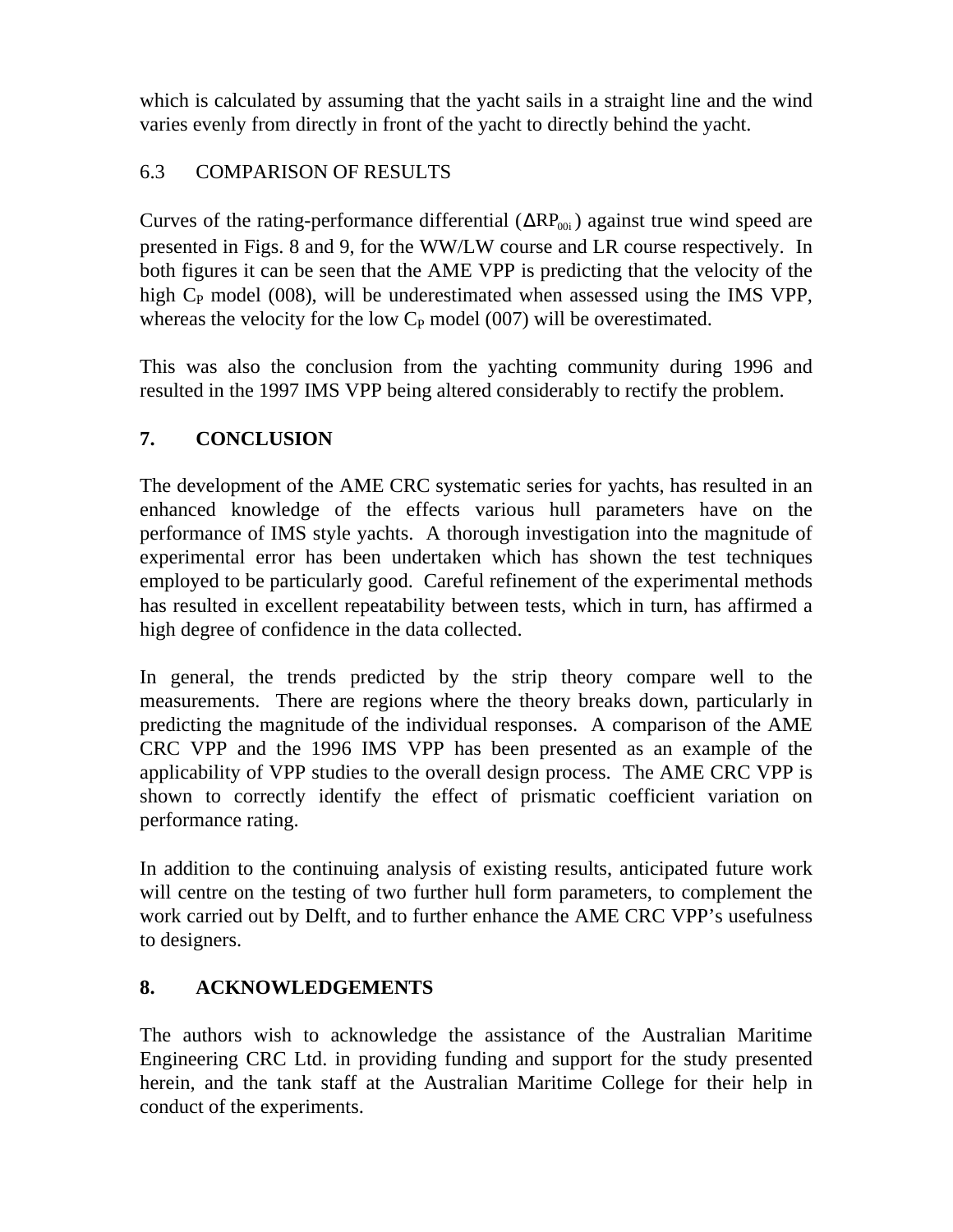#### **9. REFERENCES**

- 1. KERWIN, J E "A Velocity Prediction Program for Ocean Racing Yachts", Proceedings of the New England Sailing Yacht Symposium, The New England Section of The Society of Naval Architects and Marine Engineers, New London, Connecticut, January 1976.
- 2. KERWIN, J E "A Velocity Prediction Program for Ocean Racing Yachts Revised to June, 1978", M.I.T. / Irving Pratt Ocean Racing Handicapping Project Report No. 78-11, 1978.
- 3. GERRITSMA, J, KEUNING, J A, ONNINK, R "Geometry, Resistance and Stability of the Delft Systematic Yacht Hull Series", Proceedings of the 5th HISWA Symposium, Amsterdam, 1981.
- 4. GERRITSMA, J, KEUNING, J A "Performance of Light- and Heavy Displacement Sailing Yachts in Waves", Proceedings of the 2nd Tampa Bay Sailing Yacht Symposium, The Southeast Section of The Society of Naval Architects and Marine Engineers, February 1988.
- 5. GERRITSMA, J, KEUNING, J A, ONNINK, R "Results and Analysis of the Delft Systematic Series II Yacht Hull Form Experiments", Proceedings of the 11th HISWA International Symposium on Yacht Design and Yacht Construction, Amsterdam, November 1990.
- 6. GERRITSMA, J, KEUNING, J A, ONNINK, R "The Delft Systematic Yacht Hull (Series II) Experiments", Proceedings of the 10th Chesapeake Sailing Yacht Symposium, The Chesapeake Section of The Society of Naval Architects and Marine Engineers, February 1991.
- 7. GERRITSMA, J, KEUNING, J A, VERSLUIS, A "Sailing Yacht Performance in Calm Water and in Waves", Proceedings of the 11th Chesapeake Sailing Yacht Symposium, The Chesapeake Section of The Society of Naval Architects and Marine Engineers, January 1993.
- 8. DAVIDSON, K S M "Some Experimental Studies of the Sailing Yacht", Transactions of The Society of Naval Architects and Marine Engineers, Vol. 44, 1936.
- 9. KIRKMAN, K L, PEDRICK, D R "Scale Effects in Sailing Yacht Hydrodynamic Testing", Transactions of The Society of Naval Architects and Marine Engineers, Vol. 82, 1974.
- 10. KIRKMAN, K L "The Evolving Role of the Towing Tank", Proceedings of the 4th Chesapeake Sailing Yacht Symposium, The Chesapeake Section of The Society of Naval Architects and Marine Engineers, January 1979.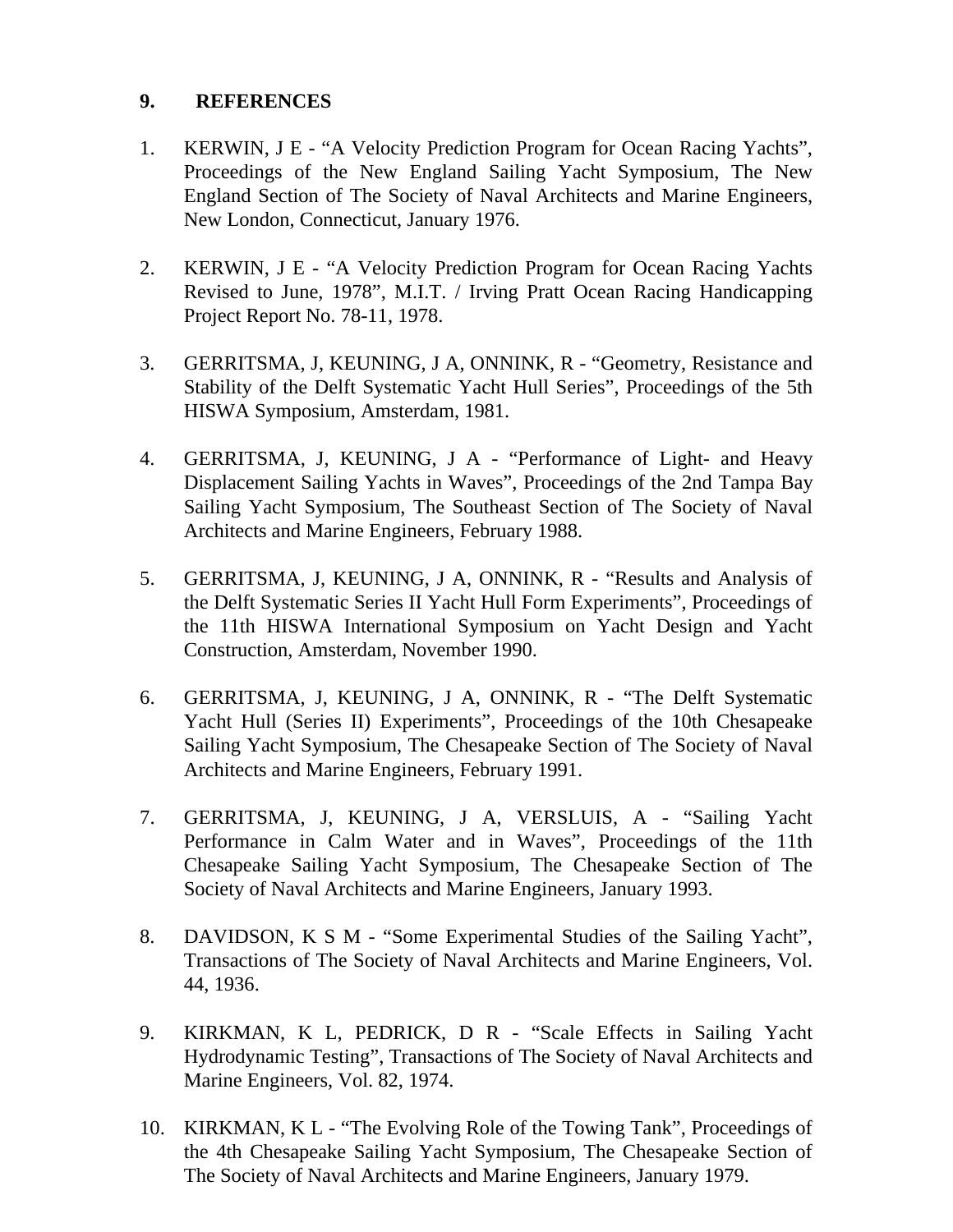- 11. DEBORD Jr., F, TEETERS, J "Accuracy, Test Planning and Quality Control in Sailing Yacht Performance Model Testing", Proceedings of the 1990 New England Sailing Yacht Symposium, The New England Section of The Society of Naval Architects and Marine Engineers, New London, Connecticut, March 1990.
- 12. THOMAS, G, KLAKA, K, DOVELL, A "An Investigation of Windward Performance of Yachts in Waves", CADAP '95, Southampton, UK, September 1995.
- 13. SALVESEN, N, TUCK, E O, FALTINSEN, O "Ship Motions and Sea Loads", Transactions of The Society of Naval Architects and Marine Engineers, Vol. 78, 1970.
- 14. GERRITSMA, J, BEUKELMAN, W "Analysis of the Resistance Increase in Waves of a Fast Cargo Ship", International Shipbuilding Progress, Vol. 19, 1972.
- 15. BECKWITH, T G, MARANGONI, R D "Mechanical Measurements", 4th Edition, Addison Wesley, Reading Massachusetts, 1990.

# **APPENDIX A**

#### A.1 ANALYSIS OF ERRORS IN TOTAL RESISTANCE

Having calculated the total resistance coefficients  $(C_T)$  at each speed from the raw tank data, the error analysis proceeded by fitting a Bezier curve through the data points. Using a curve fitting routine developed by MBD, curves of  $C_T$  versus speed were generated and small variations in the test speeds accounted for. For this analysis  $C_T$  curves were defined for four upright resistance test series conducted between 1995 and 1997. The mean value of  $C_T$  over the four series was then determined for each speed.

An approximation of the random error can then be calculated by taking the standard deviation (σ) of the  $C_T$  values over the four series of experiments. Statistically, the true value of the total resistance coefficient will lie in an error band about the empirical mean, defined by  $\pm 1.6449\sigma$  to a level of significance of 10% [15].

The results of the resistance error analysis are shown in Fig. 10 which gives the absolute error in  $C_T$  against the mean  $C_T$ . A linear fit to the data indicates a substantially constant magnitude for the random error in  $C_T$ . This randomness can be calculated from the linear regression shown in Fig. 10. This indicates that the percentage error in  $C_T$  ranges from 1.61% to 0.40%.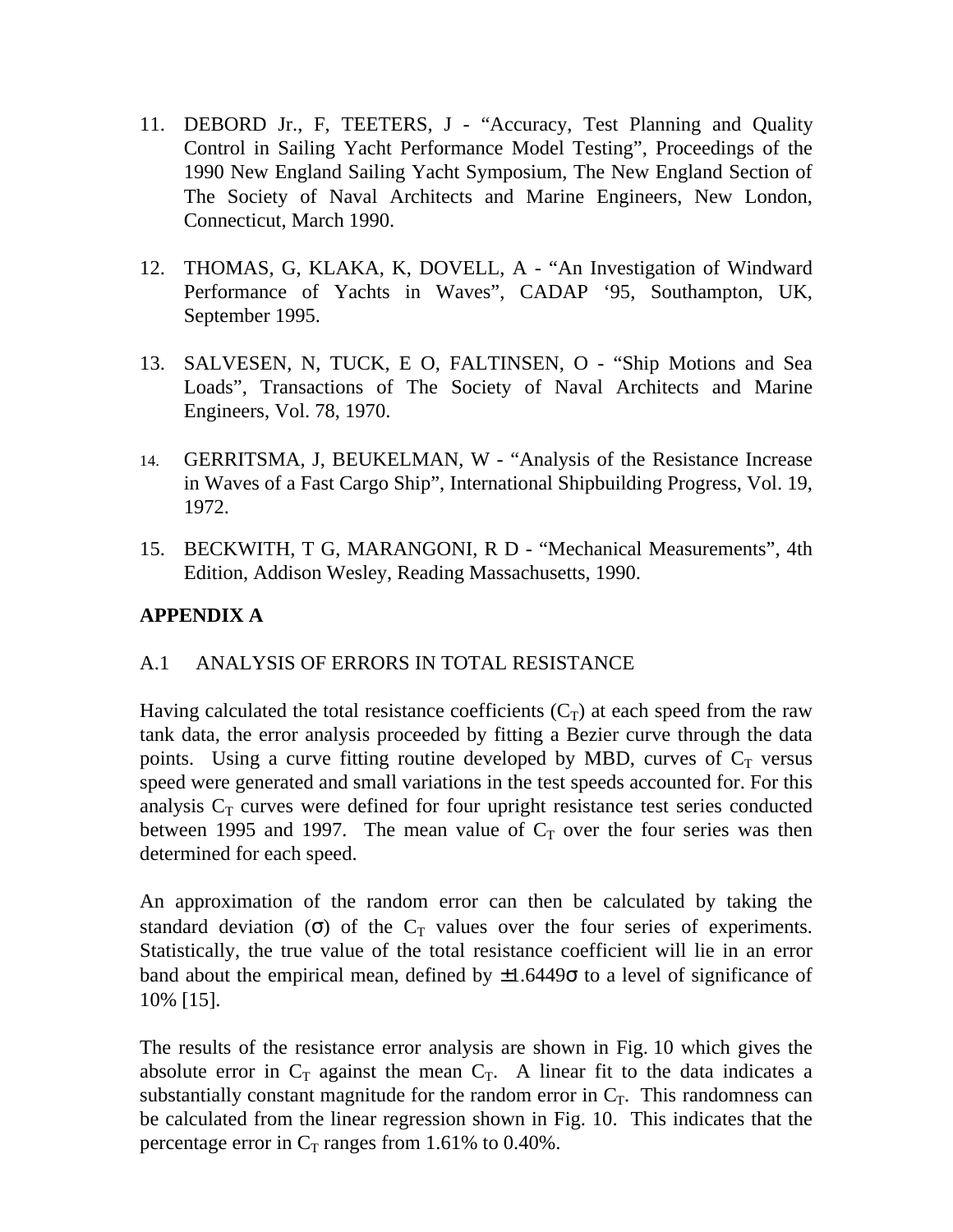## A.2 ANALYSIS OF ERRORS IN ADDED RESISTANCE MEASUREMENTS

A similar investigation to the calm water resistance analysis, has been conducted to assess the random errors associated with the measurement of added resistance in waves. During each series of rough water experiments, at least two runs were conducted for each wave frequency. Response operators were calculated for each run and then averaged to give the added resistance RAO for that wave frequency.

Data from three sets of rough water experiments conducted between 1995 and 1997 on the parent hull has been used for this analysis. The resultant mean RAO of the three series incorporates the average RAO from each set of measurements, which includes the added resistance plus a randomly distributed error. In the resulting plot of absolute error against the added resistance operator - Fig. 11, a zero offset has been assumed for the regression analysis, giving a percentage error of  $\pm$ 7.1%. This error model was chosen not only for its simplicity, but also because it did not significantly degrade the goodness of fit to the data.

The large magnitude of the errors associated with the calculation of the added resistance suggests there are numerous sources of error present. A consequence of the added resistance operator being a function of the wave amplitude squared, is that inaccurate measurement of wave height contributes a substantial proportion of the overall error.

# A.3 ASSESSMENT OF ERRORS IN VPP ANALYSIS

Given that results from a VPP analysis are a crucial aspect of the design process, it was thought prudent to undertake an investigation of the variability of the VPP output. As in the added resistance analysis, the results from three test sessions conducted over a three year period, have been used to determine an estimate of the random errors in the VPP predicted yacht velocities  $(V<sub>S</sub>)$ .

For each set of experiments the VPP generates a velocity prediction for a given wind and wave condition. The wind conditions used were the same as those used to calculate a yacht's handicap under IMS, while the Pierson-Moskowitz spectrum was used to model the waves. All of the tank experiments accepted (ie. those experiments which did not fail running checks) are used in the velocity prediction. By comparing the velocity predictions from successive test sessions, the empirical average and standard deviation of the yacht velocity in each sailing condition can be calculated. Thus an estimate of the random error in predicted velocity can be determined in the same fashion as described in the previous sections.

The variation of absolute error in  $V_s$  with true wind velocity ( $V_{TW}$ ) is given in Fig. 12. A linear regression for the error data is also plotted. Clearly, changing the true wind velocity changes the error in  $V<sub>S</sub>$  by only a very small amount. Similar plots were examined for  $V<sub>S</sub>$  error change with respect to heel angle and sail control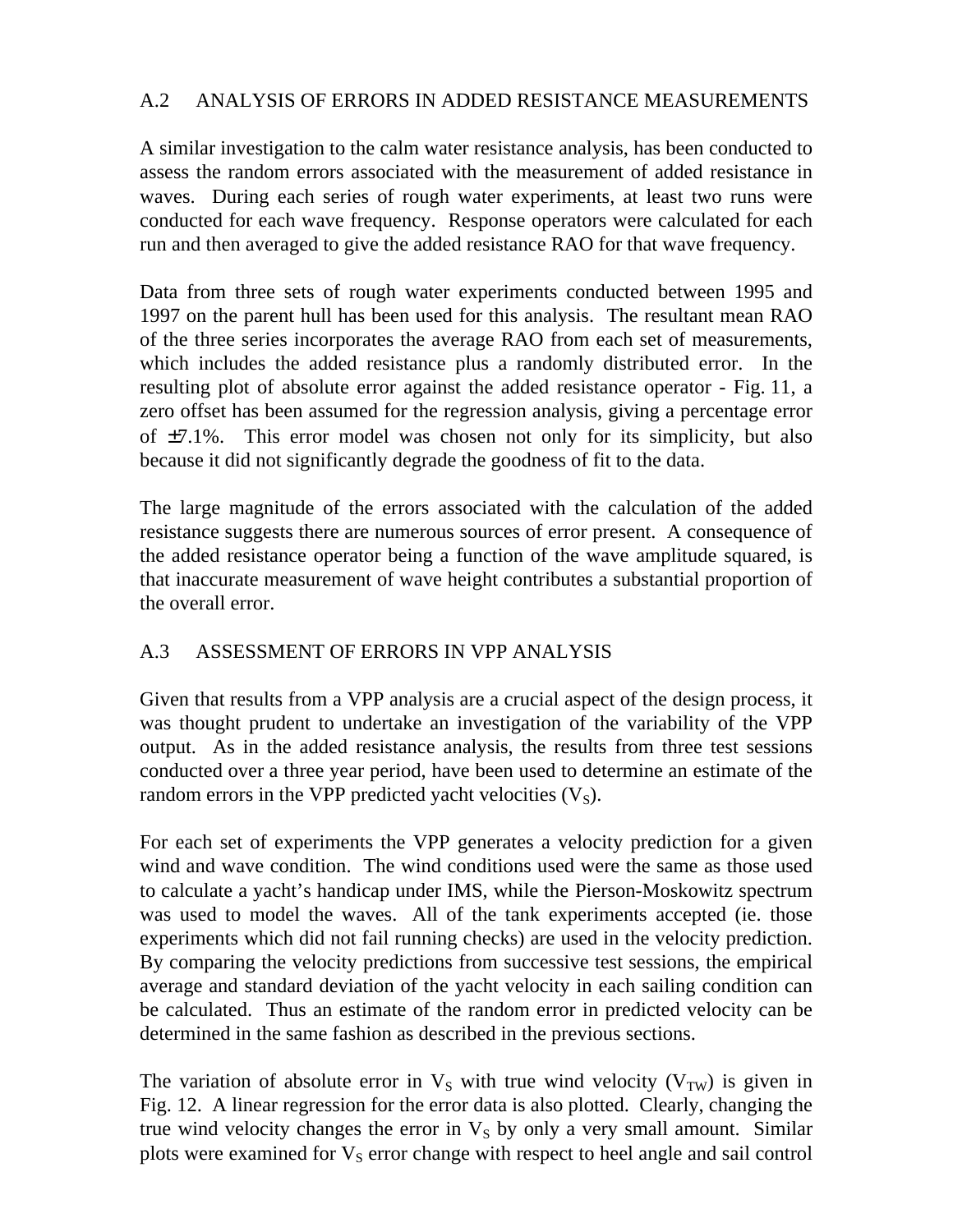parameters. From these plots it was concluded that there was no significant correlation between  $V_S$  error and the other VPP parameters.

Considering Fig. 12 and the other plots of variation of the error in Vs, it was concluded that the error was relatively constant, therefore a simple average of the error was taken over all the wind conditions considered. The resulting absolute error in  $Vs$  was then calculated to be  $\pm 0.01$  knots.

An estimate of the random errors in the velocity predictions within a single test session maybe obtained by firstly considering the repeated resistance runs for each model. This has been calculated for repeat runs covering all test sessions to be  $\pm 0.39\%$  for C<sub>T</sub>. Then if it is assumed that a percentage error in C<sub>T</sub> will be linearly proportional to the errors in velocity prediction the errors can be calculated to be ±0.004 knots for the full scale boat speed over all of the conditions considered in the VPP. This error translates into an error of  $\pm 1.39$  seconds per nautical mile for the WW/LW course and  $\pm 0.58$  seconds per nautical mile for the LR course.

| Model No.                           | 004      | 004b     | 005      | 006      | 007      | 008      | 009      | 010      | 011      | 012      |
|-------------------------------------|----------|----------|----------|----------|----------|----------|----------|----------|----------|----------|
| $L_{OA}$ (m)                        | 11.30    | 12.80    | 11.30    | 11.30    | 11.30    | 11.30    | 11.30    | 11.30    | 11.30    | 11.30    |
| $L_{WL}$ (m)                        | 10.23    | 10.23    | 10.26    | 10.34    | 10.24    | 10.21    | 10.28    | 10.20    | 10.26    | 10.21    |
| $B_{WL}(m)$                         | 2.691    | 2.691    | 2.706    | 2.702    | 2.716    | 2.662    | 2.538    | 2.820    | 2.645    | 2.720    |
| $T_C(m)$                            | 0.444    | 0.444    | 0.453    | 0.454    | 0.449    | 0.442    | 0.372    | 0.513    | 0.391    | 0.507    |
| $\Delta$ (kg)                       | 5100     | 5100     | 5280     | 5280     | 5100     | 5100     | 4100     | 6100     | 5100     | 5100     |
| $\nabla_{\rm C}$ (m <sup>3</sup> )  | 4.893    | 4.893    | 5.068    | 5.068    | 4.893    | 4.893    | 3.917    | 5.868    | 4.893    | 4.893    |
| $S_C(m^2)$                          | 20.30    | 20.30    | 20.52    | 20.72    | 20.24    | 20.40    | 18.96    | 21.51    | 20.71    | 20.23    |
| LCB rel. to<br>Stn. $0 \text{ (m)}$ | $-5.440$ | $-5.440$ | $-5.613$ | $-5.282$ | $-5.441$ | $-5.412$ | $-5.446$ | $-5.438$ | $-5.442$ | $-5.420$ |
| LCF rel. to<br>Stn. $0 \text{ (m)}$ | $-5.644$ | $-5.644$ | $-5.718$ | $-5.629$ | $-5.667$ | $-5.648$ | $-5.666$ | $-5.638$ | $-5.684$ | $-5.643$ |
| LCB-LCF<br>sep. $(m)$               | 0.204    | 0.204    | 0.105    | 0.347    | 0.226    | 0.236    | 0.220    | 0.200    | 0.242    | 0.223    |
| $L_{\rm WL}/B_{\rm WL}$             | 3.801    | 3.801    | 3.792    | 3.825    | 3.770    | 3.836    | 4.052    | 3.616    | 3.881    | 3.751    |
| $B_{\text{WL}}/T_{\text{C}}$        | 6.059    | 6.059    | 5.971    | 5.957    | 6.055    | 6.018    | 6.826    | 5.500    | 6.771    | 5.368    |
| $C_{P}$                             | 0.533    | 0.533    | 0.535    | 0.535    | 0.512    | 0.554    | 0.533    | 0.534    | 0.531    | 0.536    |
| $L_{\text{WL}}/\nabla_{C}^{1/3}$    | 6.025    | 6.025    | 5.974    | 6.017    | 6.032    | 6.015    | 6.523    | 5.653    | 6.046    | 6.011    |
| $k_{yy}$ (m)                        | 2.25     | 2.25     | 2.25     | 2.25     | 2.25     | 2.25     | 2.25     | 2.25     | 2.25     | 2.25     |
| Scale                               | 1:5      | 1:5      | 1:5      | 1:5      | 1:5      | 1:5      | 1:5      | 1:5      | 1:5      | 1:5      |

| `able 1 | AME <sub>C</sub> |
|---------|------------------|
|         |                  |

**Table 1** AME CRC Systematic Series Full Scale Particulars - Test Condition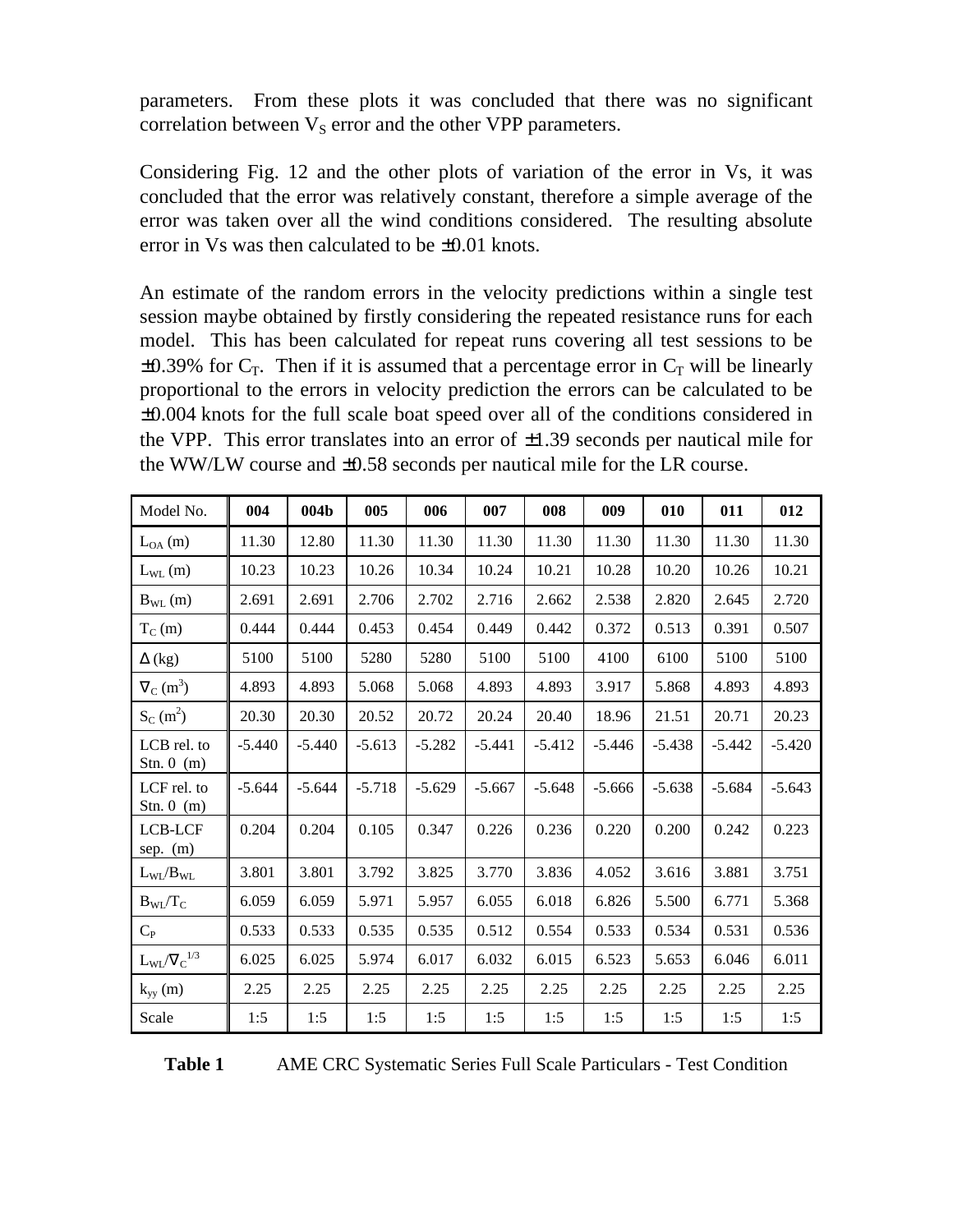| <b>Speed Range</b>     | <b>Speed Range</b>      | <b>Heel Angle</b> | <b>Yaw Angle</b> |
|------------------------|-------------------------|-------------------|------------------|
| (knots full scale)     | (m/s full scale)        | (degrees)         | (degrees)        |
| $4.5 \rightarrow 11.0$ | $2.31 \rightarrow 5.66$ | 0.0               | 0.0              |
| $5.0 \rightarrow 9.0$  | $2.57 \rightarrow 4.63$ | 0.0               | 1.0              |
| $5.0 \rightarrow 8.0$  | $2.57 \rightarrow 4.12$ | 0.0               | 3.0              |
| $5.0 \rightarrow 8.0$  | $2.57 \rightarrow 4.12$ | 0.0               | 5.0              |
| $5.0 \rightarrow 9.0$  | $2.57 \rightarrow 4.63$ | 10.0              | 1.0              |
| $5.0 \rightarrow 8.0$  | $2.57 \rightarrow 4.12$ | 10.0              | 3.0              |
| $5.0 \rightarrow 8.0$  | $2.57 \rightarrow 4.12$ | 10.0              | 5.0              |
| $5.5 \rightarrow 9.0$  | $2.83 \rightarrow 4.63$ | 20.0              | 1.0              |
| $5.5 \rightarrow 8.0$  | $2.83 \rightarrow 4.12$ | 20.0              | 3.0              |
| $5.5 \rightarrow 8.0$  | $2.83 \rightarrow 4.12$ | 20.0              | 5.0              |
| $6.0 \rightarrow 9.0$  | $3.09 \rightarrow 4.63$ | 25.0              | 1.0              |
| $6.0 \rightarrow 8.0$  | $3.09 \rightarrow 4.12$ | 25.0              | 3.0              |
| $6.0 \rightarrow 8.0$  | $3.09 \rightarrow 4.12$ | 25.0              | 5.0              |

**Table 2** Calm Water Test Matrix

| <b>Wave Period (s)</b> | Wave Height (mm) |
|------------------------|------------------|
| 2.00                   | 124.8            |
| 2.50                   | 195.0            |
| 2.75                   | 236.0            |
| 3.00                   | 280.8            |
| 3.25                   | 329.6            |
| 3.50                   | 382.2            |
| 3.75                   | 438.8            |
| 4.00                   | 499.2            |
| 5.00                   | 575.0            |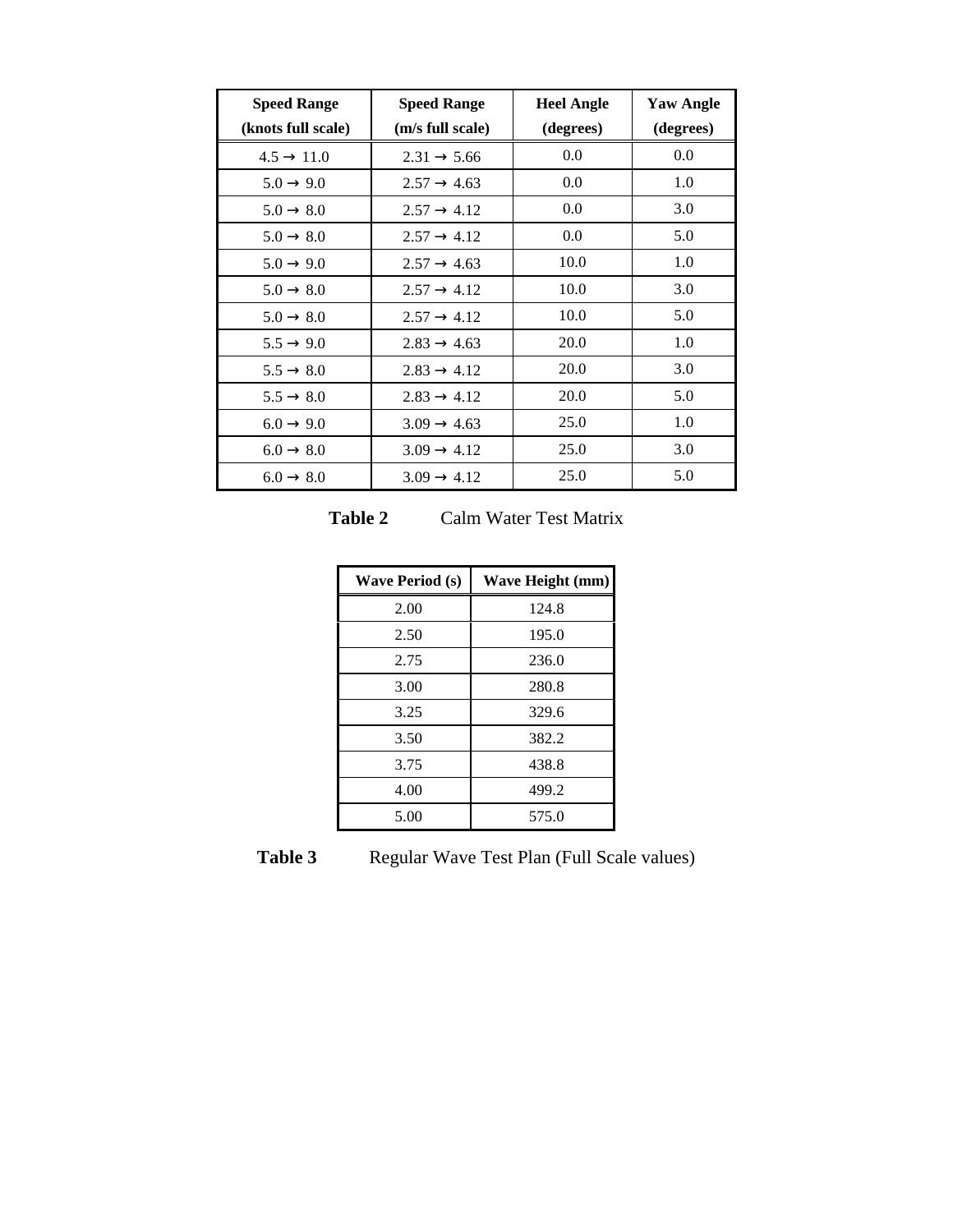





Fig 2 Predicted and Experimental Results for Heave - C<sub>P</sub> Variation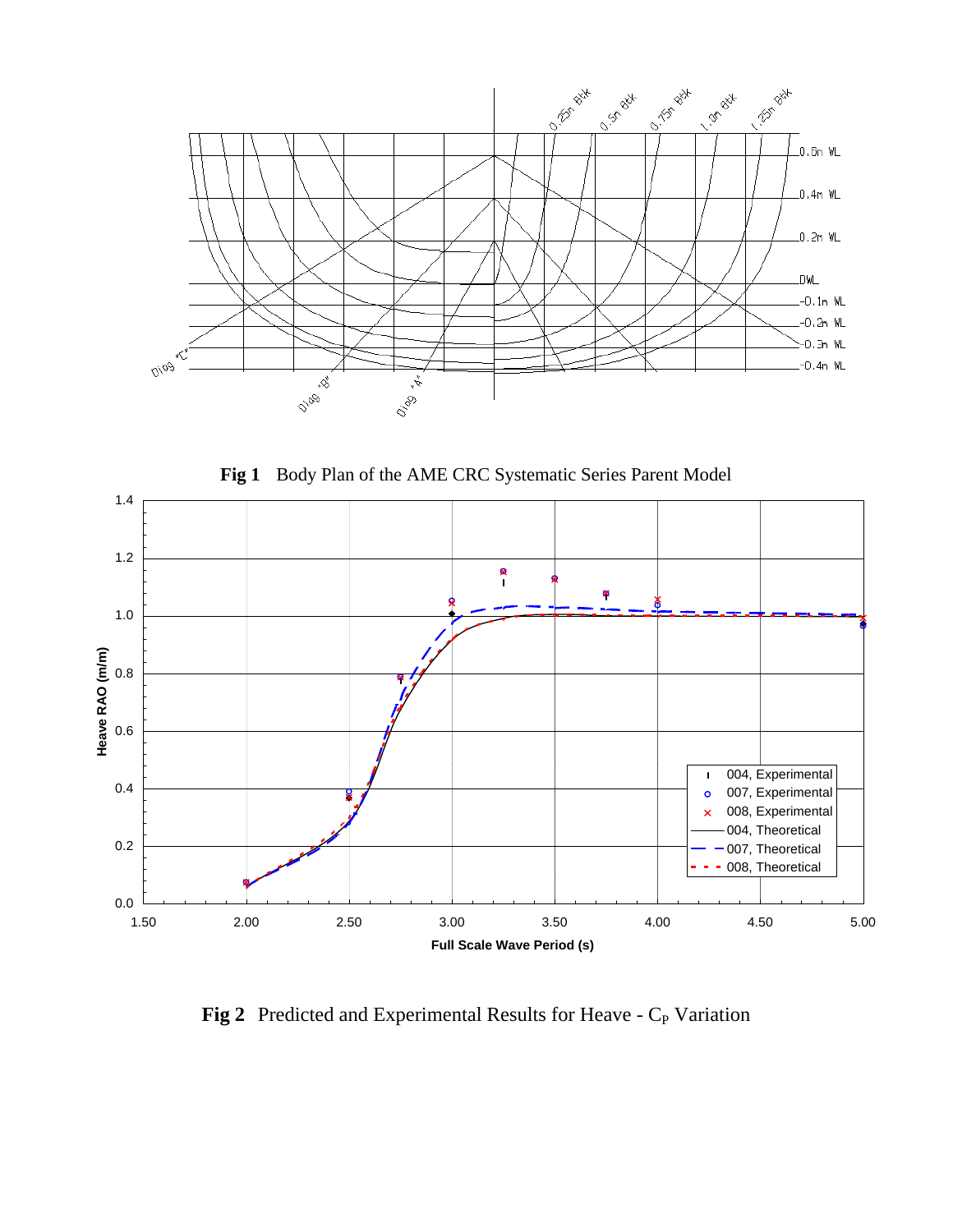

**Fig 3** Predicted and Experimental Results for Heave -  $L_{WL}/V_C^{-1/3}$  Variation



Fig 4 Predicted and Experimental Results for Pitch - C<sub>P</sub> Variation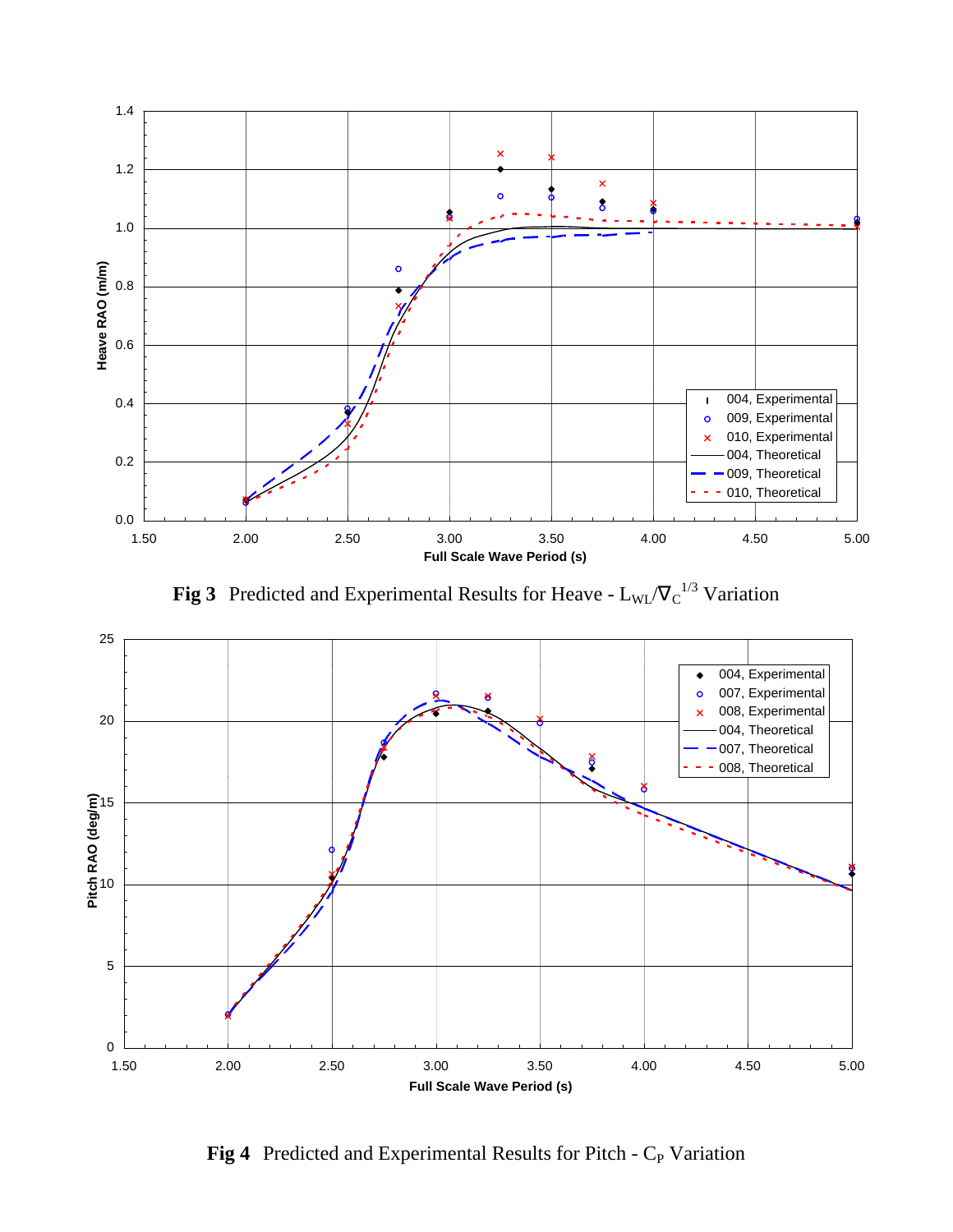

**Fig 5** Predicted and Experimental Results for Pitch -  $L_{WL}/V_C^{-1/3}$  Variation



**Fig 6** Predicted and Experimental Results for Added Resistance - C<sub>P</sub> Variation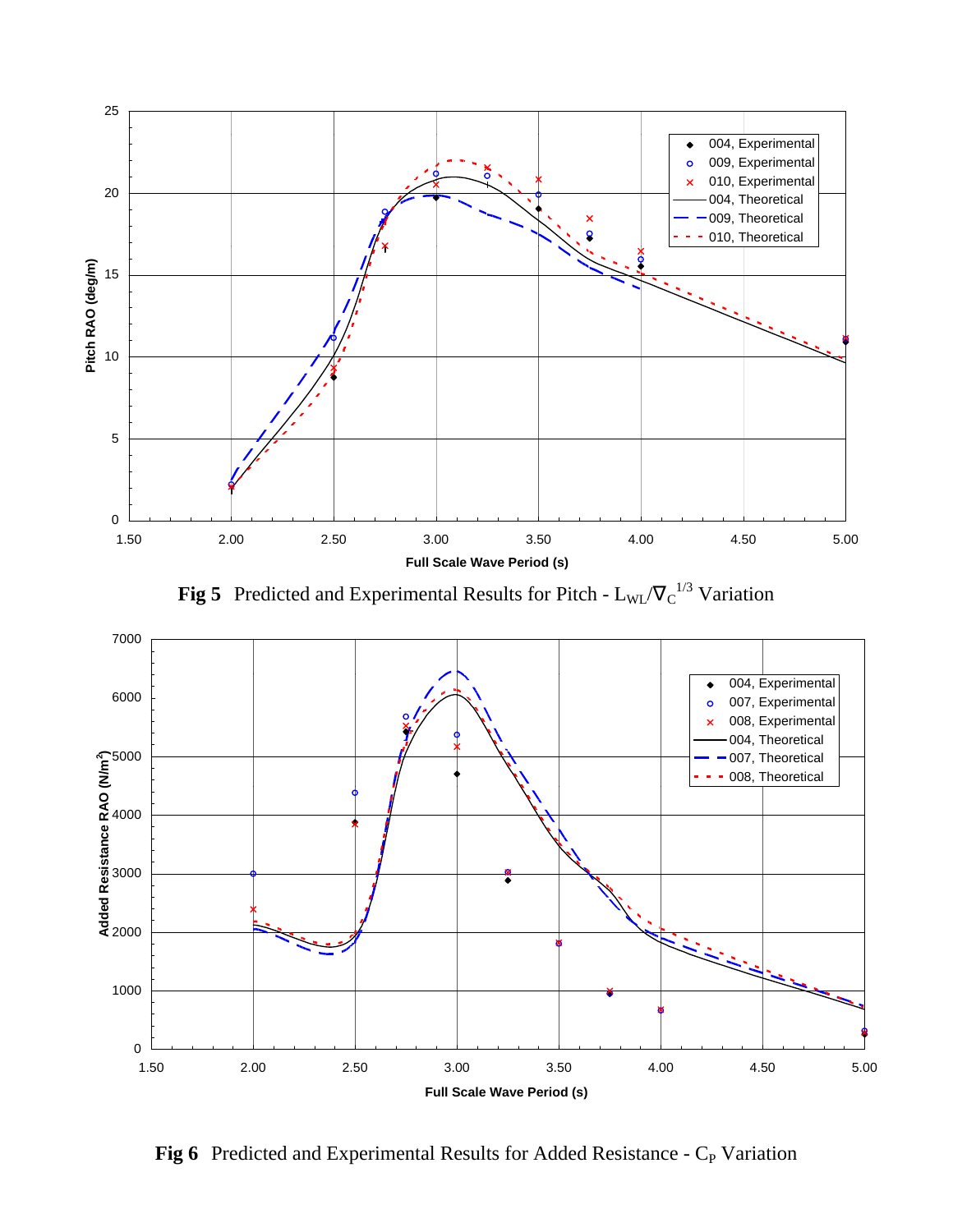

**Fig 7** Predicted and Experimental Results for Added Resistance -  $L_{WL}/\nabla_C^{1/3}$  Variation



Fig 8 Rated Performance Curves for C<sub>P</sub> Variations Relative to Parent Hull - Windward / Leeward Course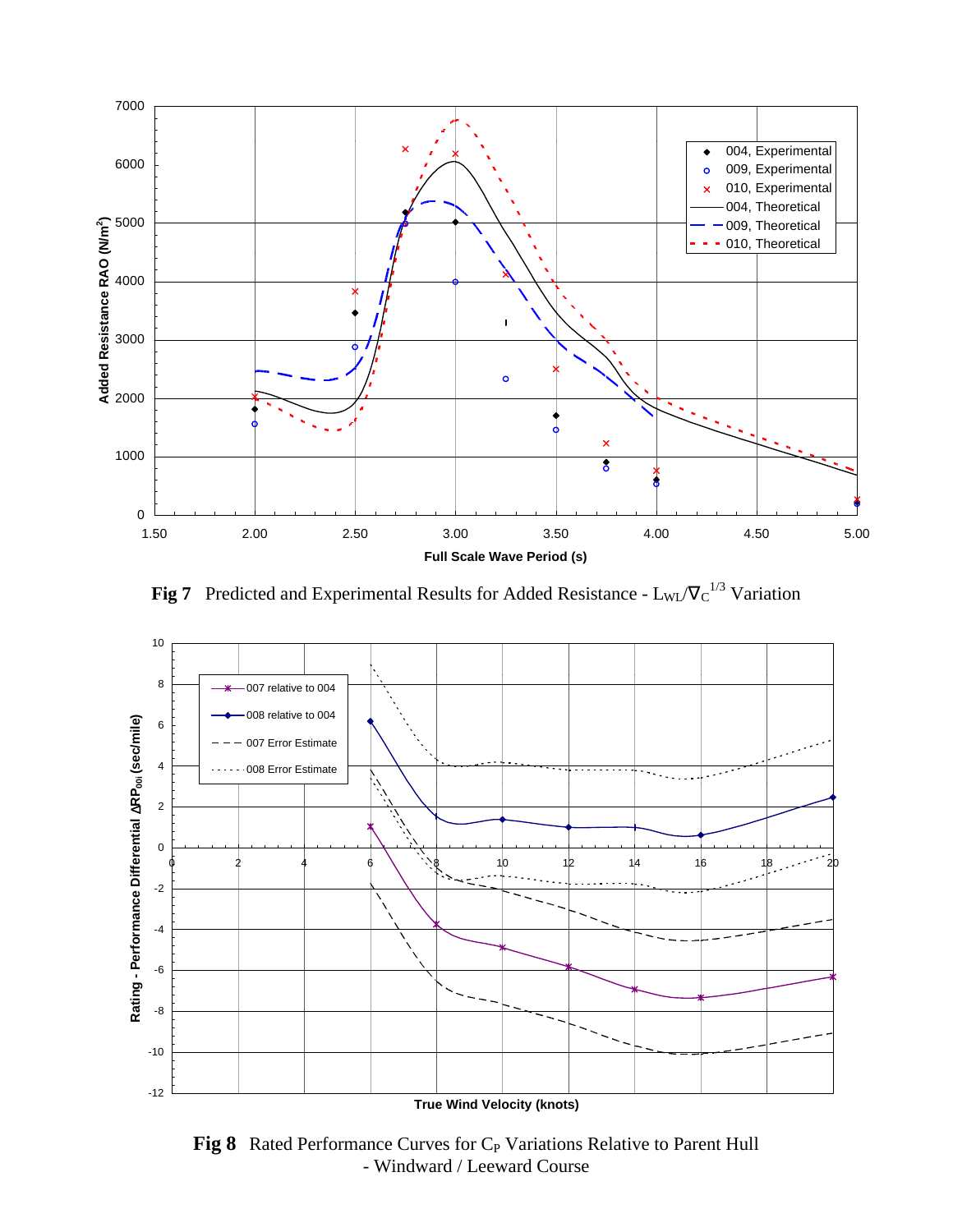

**True Wind Velocity (knots)**